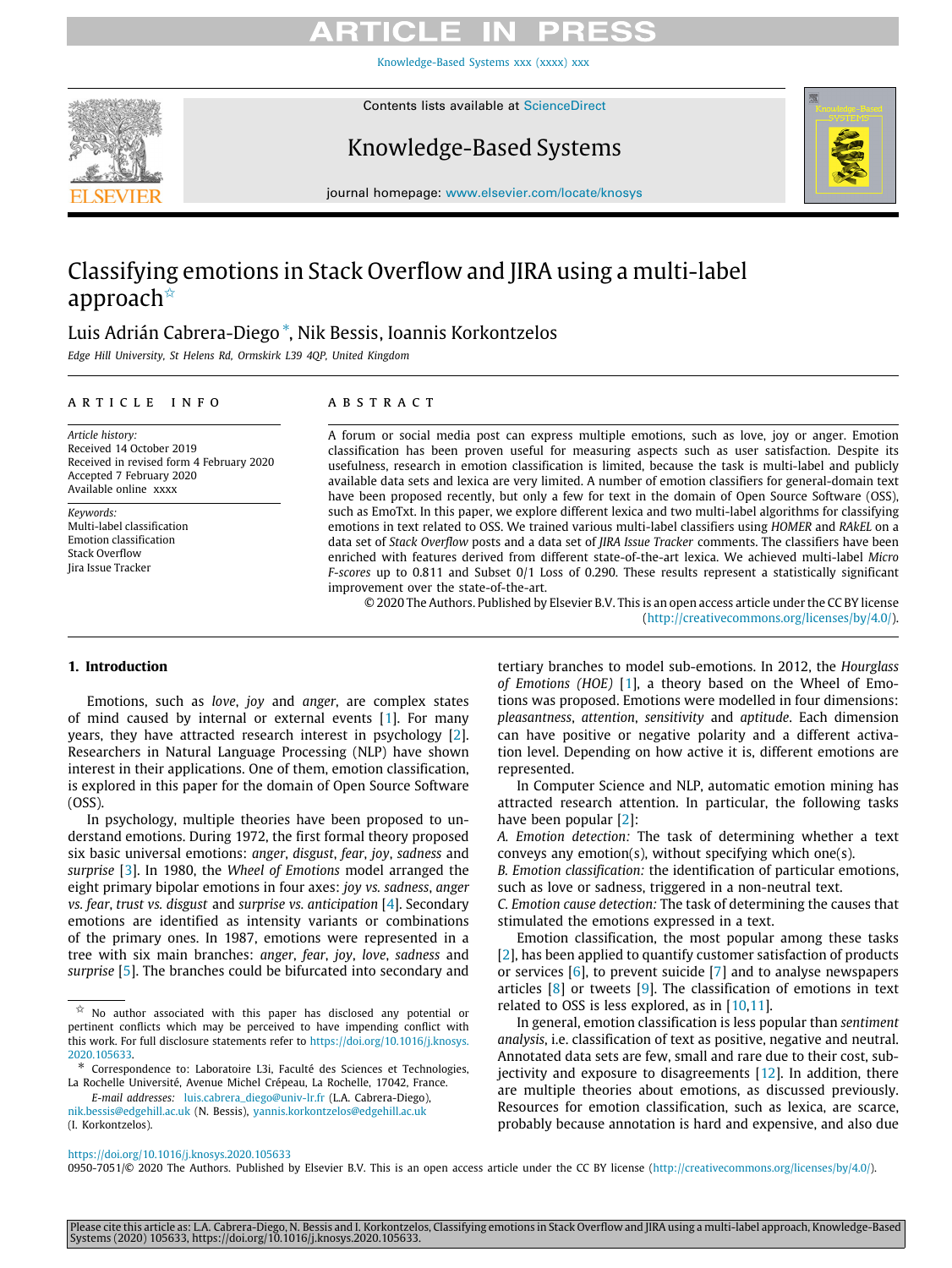to the multitude of emotion theories. Finally, emotion classification is a multi-label problem, i.e. more than one emotion can be expressed in a piece of text, and it is more challenging than single-label ones.

This paper presents our experiments towards building an emotion classifier for OSS-related text.<sup>[1](#page-1-0)</sup> We used two multi-label classification algorithms and various emotion lexica. Methods were evaluated on two different data sets, one consisting of JIRA Issue Tracker comments and one of Stack Overflow posts. Moreover, the performance of classifiers was compared against a random baseline, the most frequent label baseline and EmoTxt [\[11\]](#page-9-10), a state-of-the-art tool. Experimental results show that the classification methods explored outperform the baselines. They also perform statistically better than EmoTxt, when trained and tested on JIRA comments. We did not observe a statistical difference between EmoTxt and classifiers trained and tested on Stack Overflow posts.

This paper is structured as follows: Sections [2](#page-1-1) and [3](#page-1-2) discuss motivation for this work and multi-label classifiers, respectively. Section [4](#page-1-3) presents work related to automatic emotion classification. Our methodology is explained in Section [5](#page-2-0), whereas data is discussed in Section [6.](#page-3-0) In Section [7](#page-3-1), we discuss the experimental and evaluative settings. Results are presented and discussed in Sections [8](#page-4-0) and [9,](#page-7-0) respectively. Some threats to the validity of our conclusions are analysed in Section [10](#page-8-0). Section [11](#page-9-12) concludes and proposes some future work.

### **2. Motivation**

<span id="page-1-1"></span>The motivation for this work is to create an emotion classifier for text related to OSS projects, i.e. forums posts, issue tracker messages and mailing lists, which in combination with other tools can help developers to analyse OSS projects in terms of elements, such as user experience or project management quality. As it will be shown in Section [4](#page-1-3), most of the existing tools for emotion classification have been created for processing general domain texts. However, the words in text related to OSS projects can have different connotations or senses. For example, some general domain classifiers indicate that the phrase ''Every time I call this method, Java eats my RAM'' expresses emotions different from anger or sadness.<sup>[2](#page-1-4)</sup> Therefore, it is essential to create an emotion classifier that knows how specific words are used in the OSS domain.

<span id="page-1-4"></span>Specifically, this research is part of the CROSSMINER project [[13](#page-9-13)], which targets to help OSS developers in creating complex software systems by enabling monitoring, analysing and assisting them to select components, such as libraries, while facilitating knowledge extraction from their repositories.

## **3. Multi-label classifiers**

<span id="page-1-2"></span>Multi-label classification is the process of classifying data instances, each of which may belong to one or more classes [\[14\]](#page-9-14). It contrasts single-label classification, in which an instance can only be categorised into one class. Due to the varying number of labels that have to be predicted for an instance, multi-label classification problems are considered harder than single-label ones [[15](#page-9-15)]. Apart from emotion classification, other multi-label classification tasks concern genres of films or books, elements in images or music styles in songs. Multi-label classifiers can be divided into three groups, following the approach they use [[8\]](#page-9-7):

<span id="page-1-0"></span>*A. Problem transformation* Methods transform a multi-label task into multiple single label ones. There are two types of transformation: *Binary Relevance* and *Label Powerset*. In the former, each instance annotated with several labels is copied multiple times, each of which is annotated with one label. *Label Powerset* assigns a unique label to each multi-label combination. Usually, only combinations in the training data are considered.

*B. Ensemble* Algorithms improve upon problem transformation methods by using multiple classifiers, trained on subsets of the original training data. Examples of these methods are *HOMER* [\[16,](#page-10-0) [17](#page-10-1)], *RAkEL* [\[18\]](#page-10-2) and *ECC* [\[19\]](#page-10-3).

*C. Algorithm adaptation* This group consists of methods created or adapted to perform inherently multi-label classification tasks. Some examples are *Backpropagation for Multi-label Learning (BP-MLL)* [\[20\]](#page-10-4) (neural network), *Clus* [[21\]](#page-10-5) (decision trees) and *Multi-Label K-Nearest Neighbour (ML-kNN)* method [[22](#page-10-6)] (k-nearest neighbours). In some cases, adapted algorithms, such as *AdaBoost.MH* [[23](#page-10-7)], use, at their core, transformations to solve the problem [\[24\]](#page-10-8). Moreover, in recent years the number of multilabel algorithms based on neural networks has increased. Examples in the domain of image processing are Wei et al. [\[25](#page-10-9)] and Wang et al.  $[26]$  $[26]$ , and in text classification we can name FastText<sup>[3](#page-1-5)</sup> [[27](#page-10-11)] and Nam et al. [[28](#page-10-12)].

<span id="page-1-5"></span>Furthermore, recently there is research interest on what is known as Extreme Multi-label Classification, where thousands, even millions, of possible labels have to be processed [[29](#page-10-13)[–32\]](#page-10-14).

In this work, we experimented with two methods: *HOMER* and *RAkEL*. Specifically, we used the implementations in Mulan [[33](#page-10-15)], a multi-label extension of the machine learning library Weka [\[34\]](#page-10-16).

The *Hierarchy Of Multilabel classifiERs (HOMER)* [\[16\]](#page-10-0) is a machine learning algorithm that ''addresses a multi-label task by breaking down the entire label set recursively into several disjoint smaller sets that contain similar labels'' [\[17](#page-10-1)]. These smaller sets of labels are then used to train multiple multi-label classifiers, arranged hierarchically, and which only focus on smaller subclassification tasks. In its default instantiation, HOMER transforms the labels using Binary Relevance and uses internally *C4.5 Decision Trees* as the main classification algorithm.

*RAndom k-labELsets (RAkEL)* [[18](#page-10-2)] is another machine learning algorithm that creates multiples multi-label classifiers. However, unlike HOMER, RAkEL splits the set of labels on disjoint subsets that are selected randomly and non-recursively. By default, RAkEL uses a Label Powerset transformation in an attempt to improve predictions by finding correlations between labels. Moreover, the default internal classification algorithm is a C4.5 Decision Tree.

Both HOMER and RAkEL can support any multi-label classification algorithm, such as BP-MLL or CLUS, or single-label classifiers with transformed labels, either with Binary Relevance or Label Powerset.

# **4. Related work**

<span id="page-1-3"></span>Recently, researchers have shown interest in automatic classification of emotions in text. In this section, we review the state-of-the-art.

The *Affect Analysis Model* [[35](#page-10-17)] is an unsupervised emotion classification method. It relies on rules and a manually annotated database. Among others, it contains affective strength for emoticons, affect words, common abbreviations and acronyms. *Feeler* [\[36\]](#page-10-18) is also unsupervised and based on the cosine similarity of high-dimensional vectors. Its features encode TF-IDF-weighted

<sup>1</sup> The source code and data sets are publicly available and can be found in: [github.com/creat89/EmotionsJiraStackoverflow](https://github.com/creat89/EmotionsJiraStackoverflow)

<sup>2</sup> We tested the on-line demos: [paralleldots.com/emotion-analysis,](https://www.paralleldots.com/emotion-analysis) [tone](https://tone-analyzer-demo.ng.bluemix.net/)[analyzer-demo.ng.bluemix.net,](https://tone-analyzer-demo.ng.bluemix.net/) [depechemood.eu/DepecheMood.html.](http://www.depechemood.eu/DepecheMood.html) Only the former identified that the phrase expresses *anger*; the others identified *inspiration*, *amusement* or *confidence*.

<sup>3</sup> Originally this classifier only supported single-label classification problems, but since April 2019 it supports multi-label ones too.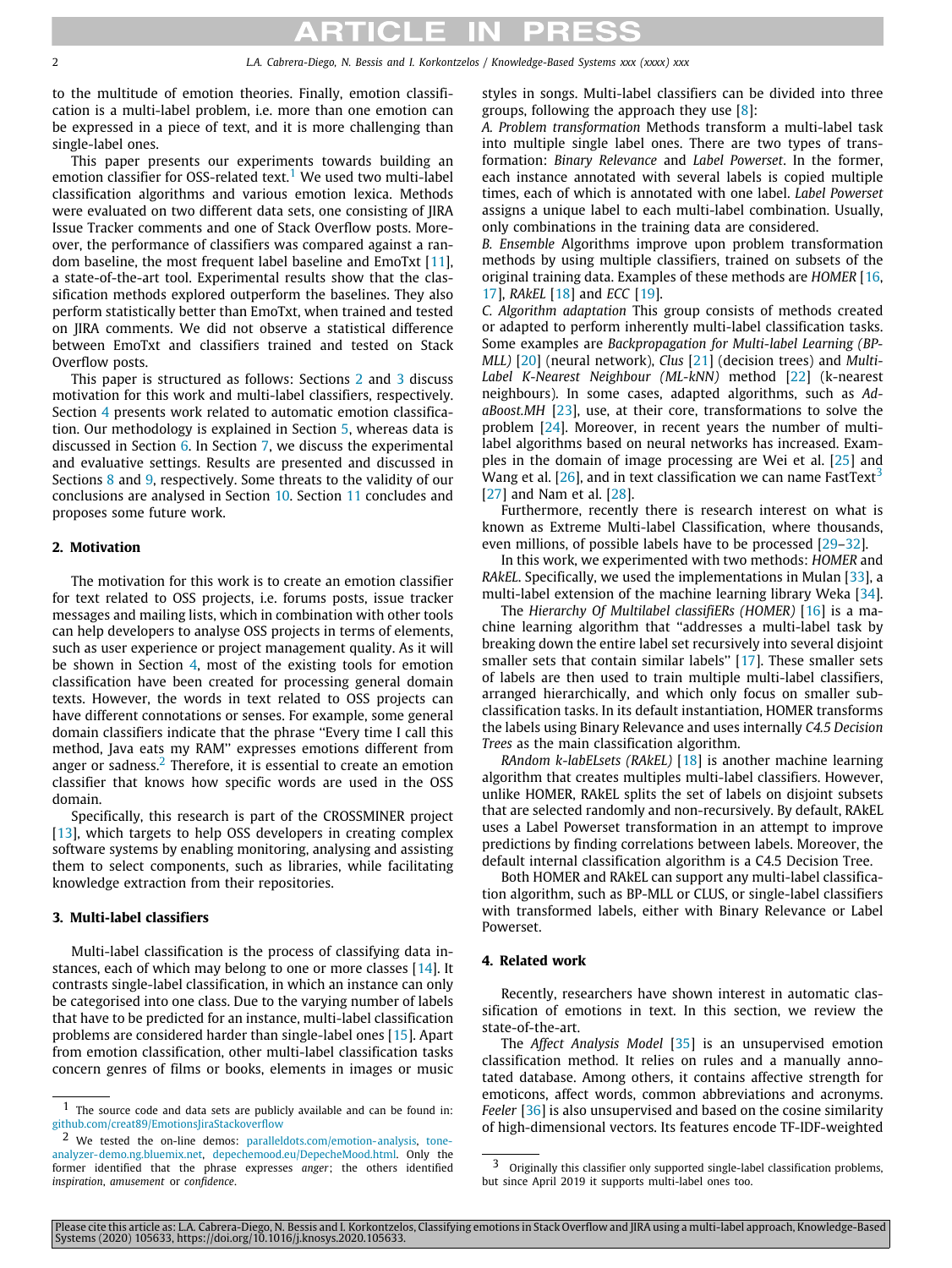unigrams and are enriched using lexica, such as the *WordNet Affect Lexicon* [[37](#page-10-19)]. The unsupervised method presented in [[38\]](#page-10-20) uses this last lexicon too and reduction tools, such as *Latent Semantic Analysis* and *Non-negative Matrix Factorisation*.

In contrast to these methods, supervised learning has been combined with a psychological approach in [[39](#page-10-21)]. In particular, a *Hidden Markov Model (HMM)* was used to simulate how mental state sequences affect or cause emotions.

A multi-label classifier was employed to detect emotions in suicide notes [\[40](#page-10-22)]. It used Label Powerset and a one-vs.-all radial basis Support Vector Machine (SVM) that represented text using unigrams. The classifier detected 15 emotions, e.g. *hopelessness* and *guilt*, and also the lack of emotion. Many multi-label classifiers, e.g. BP-MLL, RAkEL and HOMER, have been evaluated for emotion identification in short Brazilian Portuguese texts [[8\]](#page-9-7). Words that did not occur in a stoplist were weighted by TF-IDF and the *SenticNet* lexicon [\[41\]](#page-10-23) was used.

Several state-of-the-art systems were proposed to address tasks in the *Semantic Evaluation series (SemEval)*. Task 4 in *SemEval 2007* was about classifying emotions and polarity of news headlines [[42](#page-10-24)]. Out of three participants, the best-performing system in the emotion classification sub-task was *UPAR7* [[43](#page-10-25)], a rule-based system that uses dependency graphs enriched with information from the WordNet Affect Lexicon and *SentiWord-Net* [[44](#page-10-26)]. Task 1 in *SemEval 2018* [[9\]](#page-9-8) also focussed on emotion classification among others. Most participants used *Convolution Neural Network (CNN)*, *Recurrent Neural Network (RNN)* or *Long-Short Term Memory Network (LSTM)* architectures, along with external resources such as lexica, word embeddings or word *n*-grams. The best classifier, NTUA-SLP [\[45\]](#page-10-27), consists of a *Bidirectional LSTM (BiLSTM)* that uses attention and embeddings, trained on a large corpus of unlabelled tweets. As the task only provided a small training set, transfer learning was implemented by pretraining on the sentiment analysis corpus in *Task 4* of *SemEval 2017* [[46](#page-10-28)].

Recently, there is research interest in the classification of emotions in texts related to software engineering and development. For instance, in Murgia et al. [\[47\]](#page-10-29), the authors performed a qualitative and quantitative analysis regarding the feasibility of applying automatic classification techniques, such as Naïve-Bayes, SVM or k-Nearest Neighbours, for classifying emotions in issue comments.

In [[10\]](#page-9-9), emotions, such as *anger*, *love*, *sadness* and *joy*, conveyed in posts from the JIRA Issue Tracker $4$  were detected by multiple Linear SVMs. It is not indicated if the multi-label task was addressed and how. Apart from text, features encode information from the *WordNet Affect Lexicon*, *SentiStrength* [[49](#page-10-30)] and a politeness detection tool [[50](#page-10-31)].

<span id="page-2-2"></span>*EmoTxt*[5](#page-2-2) [\[11\]](#page-9-10) is an emotion classifier based on the principles in [\[10\]](#page-9-9), separately trained on two corpora: JIRA Issue Tracker posts [[48](#page-10-32)] and Stack Overflow comments [\[51\]](#page-10-33). EmoTxt uses six binary SVMs for classifying *joy*, *love*, *sadness*, *anger*, *surprise*, and *fear* following a one-vs.-all approach with Binary Relevance. $6$  Each SVM can assign a specific emotion, only. Apart from the features in [[10\]](#page-9-9), the authors added TF-IDF. Although EmoTxt can be seen as multi-label if the output of all classifiers is merged, it was evaluated using uniquely single-label metrics, i.e. precision, recall and F-score. EmoTxt has been implemented in *EMTk* [[52](#page-10-34)] and in *EmoD* [[53\]](#page-10-35), two toolkits that analyse emotions and sentiment in software engineering documents and data sources related to repositories.

*DEVA* [\[54\]](#page-11-0) is based on a bi-dimensional theory of emotions, in which *excitement*, *stress*, *depression* and *relaxation* are determined in accordance to arousal and valence values. To determine them, it uses dictionaries along with heuristics, such as the detection of exclamation marks, capital letters or interjections. DEVA was evaluated on a manually annotated corpus of ∼1800 JIRA comments. An improved version of *DEVA* uses machine learning [[55\]](#page-11-1), e.g. *Adaptive Boosting* and *Gradient Boosting Tree*, instead of lexicons and heuristics, only.

As discussed, most state-of-the-art emotion classifiers are unsupervised. Some explore supervised machine learning and mainly rely on single-label classifiers.

### **5. Methodology**

<span id="page-2-4"></span><span id="page-2-0"></span>We apply two multi-label classifiers, HOMER and RAkEL, and evaluate them comparatively on OSS-related text. We used the *NLP4J*<sup>[7](#page-2-4)</sup> lemmatiser to explore if lemmatisation affects the outcome. We also investigate the use of lexical resources to enrich classification vectors. The vectors are composed mainly of word *n*-grams, skip-bigrams,<sup>[8](#page-2-5)</sup> and extra text-based and lexiconbased heuristic features. The extra text-based features concern the number of:

<span id="page-2-5"></span>• Exclamation marks

exclamation marks

• Consecutive exclamation

- Positive emoticons Elongated words
- Negative emoticons Question marks
- Consecutive positive
- emoticons
- Consecutive negative emoticons
- Question words Consecutive question marks
- Negation words Alternated question and
- Ellipsis
- Words uniquely in capital
- letters

We also included binary features that represent the presence of meaningful symbols, next to the first and last token of a text:

- Question mark Positive emoticons
- Exclamation mark Ellipsis
- Negative emoticons Full stop (last sequence only)

marks

<span id="page-2-1"></span>Features were extracted from three lexica: *SenticNet 5* [\[41\]](#page-10-23), the *NRC Word-Emotion Association Lexicon* [\[56\]](#page-11-2) and the *NRC Affect Intensity Lexicon* [[57](#page-11-3)]. The lexica were organised in two groups, and each contributed different features:

<span id="page-2-3"></span>*A. NRC Emotion*: This group consists of the NRC Word-Emotion Association Lexicon and the NRC Affect Intensity Lexicon. The former has been annotated by crowd-sourcing for emotions (anger, fear, anticipation, trust, surprise, sadness, joy and disgust) and polarity (positive or negative) associated to a list of words that come from other lexica. From this lexicon we obtain six features: the number of words related to four specific emotions (anger, fear, surprise, sadness and joy) and the number of neutral words, i.e words that appeared in the lexicon but were not linked to any polarity or emotion. The latter lexicon is a manually annotated collection of ∼6k words linked to their intensities about each emotion (anger, joy, sadness, fear). For each emotion in this lexicon, we calculate the number of words related to it in an instance, the average and maximum emotional strength and strength of the last emotional word. This group contributed a total of 22 features.

<sup>4</sup> The data set contains 4000 entries and is not described in detail. Most probably, same data set presented in [\[48\]](#page-10-32).

<sup>5</sup> EmoTxt is freely available: [github.com/collab-uniba/Emotion\\_and\\_Polarity\\_](https://github.com/collab-uniba/Emotion_and_Polarity_SO) [SO.](https://github.com/collab-uniba/Emotion_and_Polarity_SO)

<sup>6</sup> Models for *surprise* and *fear* were not generated on JIRA posts.

<sup>7</sup> [emorynlp.github.io/nlp4j](https://emorynlp.github.io/nlp4j/)<br> $\frac{8}{\text{The numbers of } n\text{-erg}$ 

The numbers of *n*-grams and skip-bigrams to be considered were determined during the optimisation process, described in Section [7.](#page-3-1)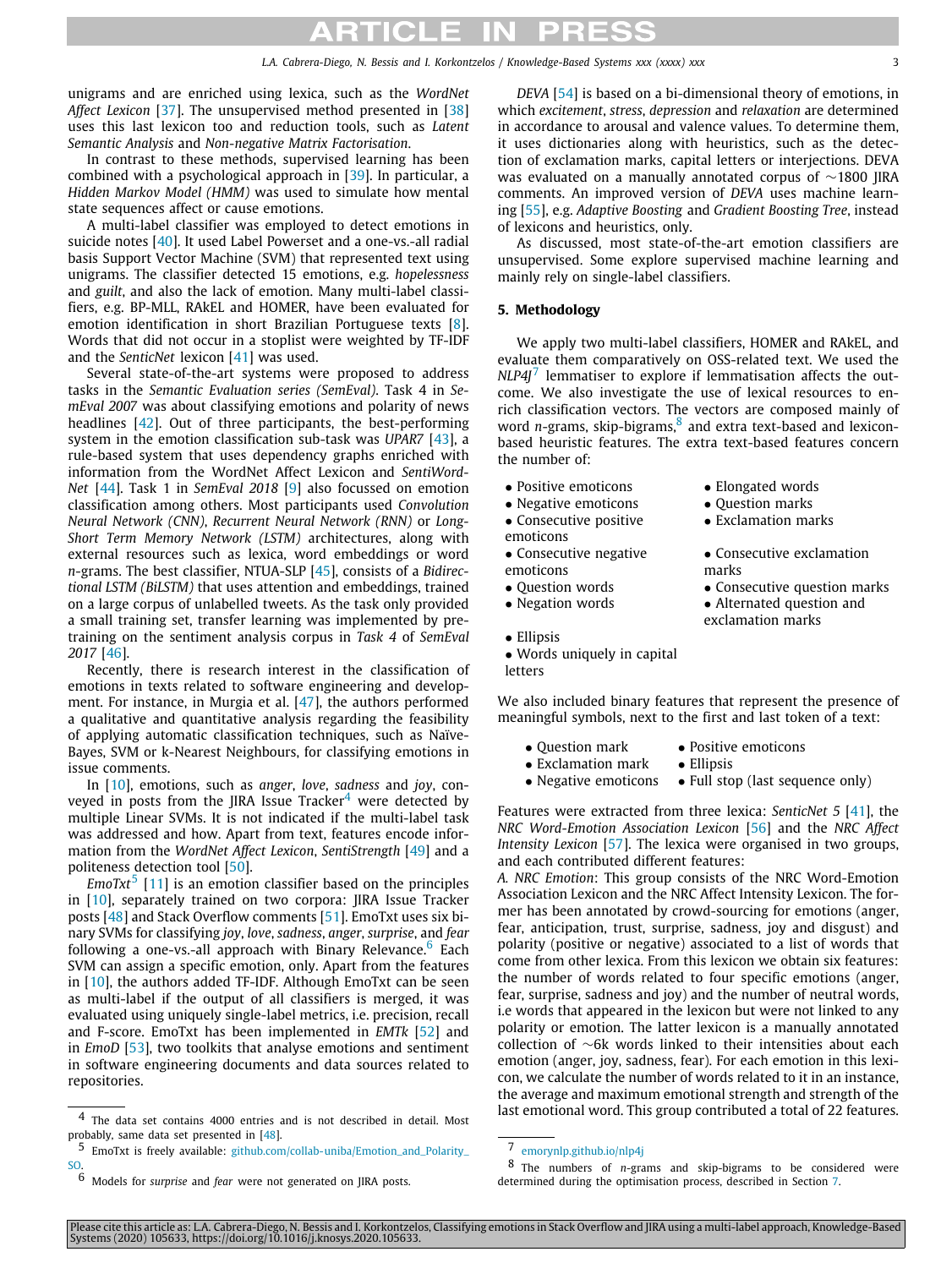*B. SenticNet 5* is a collection of 100,000 entries, that range from unigrams to pentagrams, annotated according to the axes of the Hourglass of Emotions. SenticNet 5 also contains polarity annotations (positive or negative), polarity strength, moods, i.e. *surprise*, *interest*, *disgust*, and related concepts. It was generated using a LSTM neural network that extended previous SenticNet versions by discovering *conceptual primitives*, i.e. ensembles of verb-noun pairs. We calculate 27 features by matching word *n*-grams between text and the lexicon. $9$  Eight concern polarity: the number of *n*-grams with polarity in a text, the average and maximum polarity strength, the strength of the last word with polarity. The remaining 19 features concern the axes of the Hourglass of Emotions: the number of *n*-grams in an instance related to the axe, their average, maximum and minimum strength and the strength of the last word related to the axe.

<span id="page-3-2"></span>Term search and matching was done on lemmatised texts, regardless if the classifiers used lemmatisation to extract features. This was done to maximise the number of matching words and generate numerical features accurately.

### **6. Data sets**

<span id="page-3-0"></span>To the best of our knowledge, there are two data sets for emotion detection in the domain of OSS. The first is a collection of ∼5.8k JIRA Issue Tracker comments divided in three groups that correspond to varying levels of granularity, i.e. sentences vs. full comments [\[48\]](#page-10-32). The annotated emotions are *joy*, *love*, *anger*, *sadness*, *surprise* and *fear*; *neutral* instances are also included. This data was used in EmoTxt [\[11](#page-9-10)] and for a sentiment analysis tool [\[58\]](#page-11-4). The second data set contains 4.8k Stack Overflow posts [\[51\]](#page-10-33), manually annotated with the same emotions. As all instances are assigned two labels or fewer, [Table](#page-4-1) [1](#page-4-1) shows the number of instances annotated with each combination, for each corpus.

Following EmoTxt [\[11\]](#page-9-10), we aim at determining which emotions are present in text, and we did not consider the neutral instances. The non-neutral instances of both corpora were split using stratified sampling into training and test parts using an 80%–20% proportion. In the split process, we prioritised multilabel instances towards the training part. For instance, in JIRA, there is only one instance labelled with both *anger* and *surprise*, therefore, it was assigned to the training part.

### **7. Settings**

<span id="page-3-1"></span>We conducted 16 experiments, in which we use different multi-label classifiers, lexica for vector enrichment, lemmatisation settings and data sets for training and testing. Furthermore, we optimised parameters using *Bayesian Optimisation* [[59](#page-11-5)], a lazy learning method that models the hyper-surface generated by an objective function and a parameter set. We optimised the following parameters:

*A. Word n-grams* Represent contiguous character sequences linked by white-space, e.g. ''*I am happy*''. We considered *n*-grams of length one, two and three.

*B. Skip-bigrams* A variation of *n*-grams, in which a gap of predefined size is skipped to generate bigrams. For example, in the phrase ''*... a frequent coding issue*'', ''*frequent issue*'' is a skip-bigram with one token gap. We considered skip-bigrams with one or two tokens gap and also no skip-bigrams at all.

*C. Minimum frequency of occurrence* We explored a threshold in the range [1, 50]. *N*-grams or skip-bigrams that exceed it are considered as features.

*D. Subsets* As discussed in Section [3](#page-1-2), HOMER and RAkEL subdivide the training data set and create multiple single-label classifiers that deal with smaller label sets. We optimised the number of subdivisions used by each method. These ranged between two and five, i.e. the number of labels minus one.

As Bayesian Optimisation objective function, we used the minimum between the median and the average of the multi-label Macro F-score (see Eq.  $(3)$  $(3)$ ) calculated in a 10-fold cross validation setting. We have chosen the Macro F-score as it considers the pro-portion of labels in the data set.<sup>[10](#page-3-3)</sup> [Table](#page-4-3) [2](#page-4-3) shows the parameters obtained by Bayesian Optimisation for all experiments.

<span id="page-3-3"></span>As most multi-label classifiers, HOMER and RAkEL are probabilistic. Thus, to consider an emotion label as triggered, its probability needs to surpass a threshold. We used the default threshold set in HOMER and RAkEL, 0.5.

To extend evaluation, we compared HOMER and RAkEL against EmoTxt, which we trained on the JIRA and Stack Overflow data sets for *love*, *joy*, *sadness*, *anger*, *surprise* and *fear*. Its parameters were tuned using the integrated optimisation facility. For each instance, the predictions of all EmoTxt models were merged into a single vector, compatible with multi-label evaluation metrics.

We considered two baselines: assigning random labels and assigning the most frequent label, i.e. *love*, to all test instances. The random baseline consists of six boolean aleatory generators, that randomly determine which labels are activated in a prediction vector. $11$  The scores are averaged over ten executions.

<span id="page-3-4"></span>Multi-label classification is challenging, not only in developing methods but also evaluating results because ''*it is difficult to tell which of the following mistakes is more serious: one instance with three incorrect labels vs. three instances each with one incorrect label*'' [[60](#page-11-6)].

Unlike single-label metrics, multi-label ones use vector sets instead of confusion matrices to represent all instances. Let us consider a corpus of *n* manually annotated instances. Let the vector sets  $T = \{t_1, ..., t_n\}$  and  $P = \{p_1, ..., p_n\}$  represent the ground truth and predictions, respectively. Each  $t_i$  or  $p_i$ ,  $i \in [1..n]$ , is a binary vector of length *l* equal to the number of possible labels; 1 denotes triggered labels and 0 inactive ones. Below, we discuss the metrics we employ.

*Hamming Loss* calculates how different the prediction is from the expected outcome. For each incorrect label prediction, 1 is added to the loss function:

Hamming Loss
$$
(T, P) = \frac{1}{n!} \sum_{i=1}^{n} \sum_{j=1}^{l} t_{ij} \oplus p_{ij}
$$
 (1)

For this metric, all errors are equally important. Predicting *anger* instead of *love* or *joy* instead of *love* are equally wrong. Hamming Loss is affected by corpus imbalance, i.e. wrong prediction of infrequent labels can be under-estimated.

*Subset 0/1 Loss* counts predictions with at least one incorrect label as wrong:

$$
\text{Subset } 0/1 \text{ Loss}(T, P) = \frac{1}{n} \sum_{i=1}^{n} t_i \oplus p_i \tag{2}
$$

Please cite this article as: L.A. Cabrera-Diego, N. Bessis and I. Korkontzelos, Classifying emotions in Stack Overflow and JIRA using a multi-label approach, Knowledge-Based Systems (2020) 105633, https://doi.org/10.1016/j.knosys.2020.105633.

<sup>9</sup> The number of *n*-grams, one to five, used in this matching is independent of the number of *n*-grams used by the machine learning algorithms.

<sup>10</sup> Using a metric that does not consider the proportion of labels can be misleading. For example, a classifier that assigns the most frequent label to all instances can generate low values of Hamming Loss, because it hides classification errors for infrequent class instances.

<sup>11</sup> The random baseline can generate null vectors, in which none of the emotions is triggered. Theoretically, a multi-label classifier cannot generate null vectors. In practice null vectors are possible, because probabilities are generated for each label independently. Unlike single-label classifiers, normalisation functions, such as softmax, are not applicable.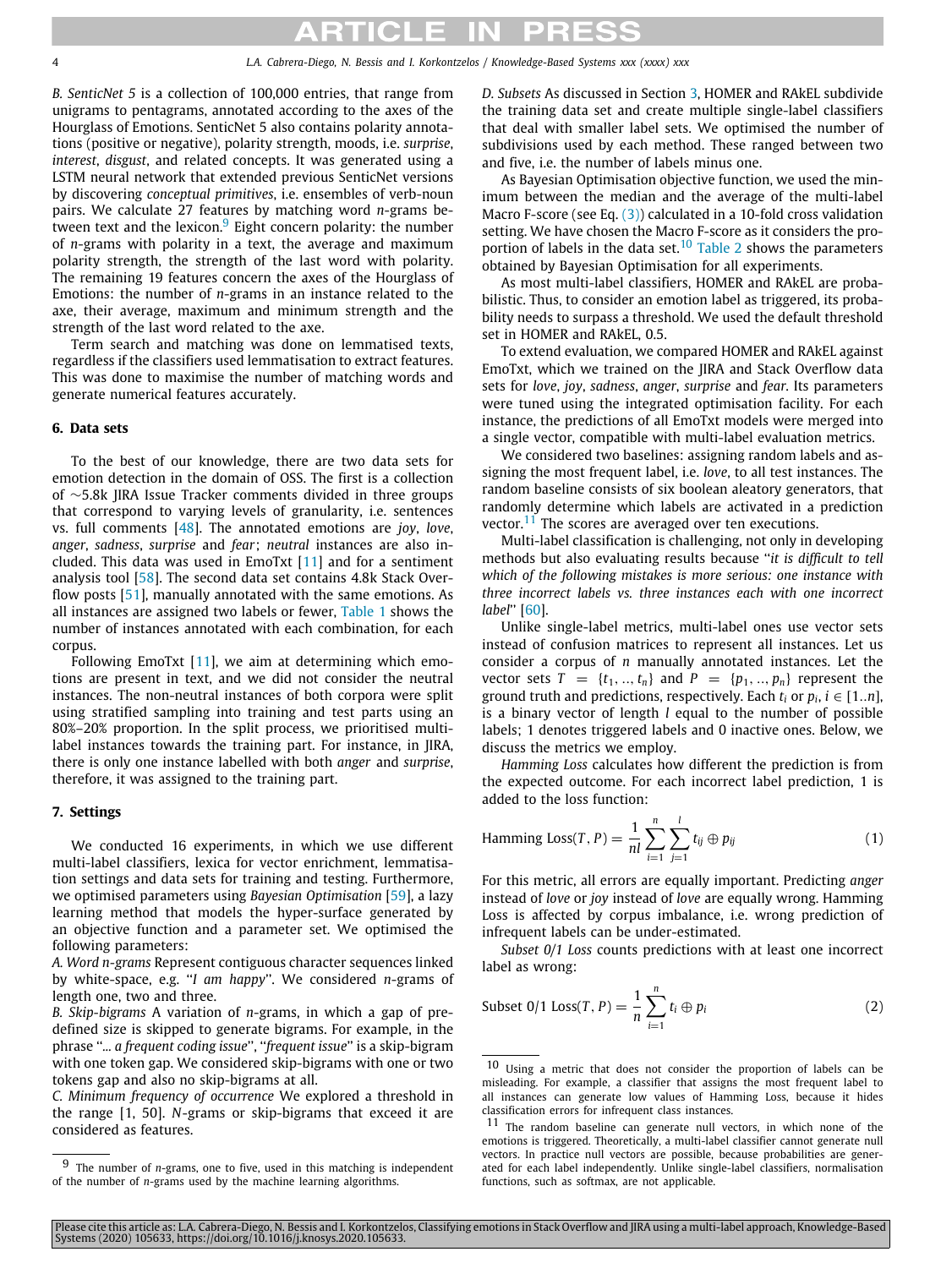<span id="page-4-1"></span>

| Table 1                                                                          |         |          |     |       |                |          |                |      |  |  |  |
|----------------------------------------------------------------------------------|---------|----------|-----|-------|----------------|----------|----------------|------|--|--|--|
| Corpora instances annotated with zero (Neutral), one (diagonal) or two emotions. |         |          |     |       |                |          |                |      |  |  |  |
| Corpus                                                                           | Neutral | Emotions | Joy | Love  | Anger          | Surprise | Sadness        | Fear |  |  |  |
|                                                                                  |         | Joy      | 280 | 80    |                |          | $\overline{2}$ |      |  |  |  |
|                                                                                  |         | Love     |     | 744   |                |          | 10             |      |  |  |  |
|                                                                                  |         | Anger    |     |       | 340            |          | 5              |      |  |  |  |
| <b>JIRA</b>                                                                      | 3885    | Surprise |     |       |                | 30       |                |      |  |  |  |
|                                                                                  |         | Sadness  |     |       |                |          | 439            |      |  |  |  |
|                                                                                  |         | Fear     |     |       |                |          |                | 13   |  |  |  |
|                                                                                  |         | Joy      | 404 | 71    | $\overline{4}$ | 6        | $\overline{4}$ |      |  |  |  |
|                                                                                  |         | Love     |     | 1,130 | 13             | 4        | 2              |      |  |  |  |
|                                                                                  |         | Anger    |     |       | 851            | 2        | 11             |      |  |  |  |
| Stack Overflow                                                                   | 1959    | Surprise |     |       |                | 30       |                | 2    |  |  |  |
|                                                                                  |         | Sadness  |     |       |                |          | 202            | 10   |  |  |  |
|                                                                                  |         | Fear     |     |       |                |          |                | 91   |  |  |  |
|                                                                                  |         |          |     |       |                |          |                |      |  |  |  |

|--|--|

Optimised parameters for experimentation.

<span id="page-4-3"></span>

|              |           | Corpus                | Lemma          | $n$ -grams | Skip-bigrams   | Min. | Subsets        |
|--------------|-----------|-----------------------|----------------|------------|----------------|------|----------------|
|              |           | <b>JIRA</b>           | NO             | 2          |                | 10   | 4              |
|              | NRC       |                       | <b>YES</b>     | 2          | 2              | 15   | 5              |
|              |           | <b>Stack Overflow</b> | N <sub>O</sub> |            | $\Omega$       | 4    | 4              |
| <b>HOMER</b> |           |                       | YES            |            |                | 25   | 4              |
|              |           | <b>JIRA</b>           | NO.            | 3          | $\Omega$       | 1    | $\overline{2}$ |
|              | SenticNet |                       | <b>YES</b>     | 3          | 0              | 32   | 2              |
|              |           | <b>Stack Overflow</b> | N <sub>O</sub> |            | $\Omega$       | 5    | 5              |
|              |           |                       | <b>YES</b>     |            |                | 15   | 3              |
|              |           | <b>JIRA</b>           | N <sub>O</sub> | 3          | $\Omega$       | 1    | 5              |
|              | NRC       |                       | <b>YES</b>     |            | 2              | 15   | 5              |
|              |           | <b>Stack Overflow</b> | NO.            | 3          |                | 40   | 4              |
| <b>RAKEL</b> |           |                       | <b>YES</b>     |            |                | 35   | 5              |
|              |           | <b>JIRA</b>           | N <sub>O</sub> |            | $\mathfrak{D}$ |      | 5              |
|              | SenticNet |                       | <b>YES</b>     |            | 2              |      | 5              |
|              |           | <b>Stack Overflow</b> | NO.            |            | 1              | 20   | 5              |
|              |           |                       | <b>YES</b>     |            | 0              | 25   | 5              |

<span id="page-4-4"></span>*Macro F-score*[12](#page-4-4) evaluates label prediction accuracy. It takes into account the proportion of each label class in the data set:

$$
\text{Maccro F-Score}(T, P) = \frac{2}{l} \sum_{i=1}^{l} \frac{\sum_{j=1}^{n} t_{ij} \cdot p_{ij}}{\sum_{j=1}^{n} t_{ij} + p_{ij}} \tag{3}
$$

*Micro F-score*[12](#page-4-4): evaluates how well on average labels and instances have been predicted:

Micro F-Score(T, P) = 
$$
2 \frac{\sum_{i=1}^{l} \sum_{j=1}^{n} t_{ij} \cdot p_{ij}}{\sum_{i=1}^{l} \sum_{j=1}^{n} t_{ij} + p_{ij}}
$$
(4)

*Instance F-score*: assesses how well on average instances have been predicted:

$$
\text{Instance F-Score}(T, P) = \frac{2}{n} \sum_{j=1}^{n} \frac{\sum_{i=1}^{l} t_{ij} \cdot p_{ij}}{\sum_{i=1}^{l} t_{ij} + p_{ij}} \tag{5}
$$

The range of Hamming and Subset 0/1 Loss values is [0, 1]. As they are loss functions, zero means that all predictions were correct. Macro, Micro and Instance F-score also range in [0, 1], however, one indicates perfect performance.

Although multi-label metrics are suitable for this task, we use standard single-label metrics to evaluate the global performance of each classifier per emotion. Let  $I_c(E)$  be the number of instances where  $E$  was predicted correctly,  $I_p(E)$  the number of instances predicted with  $E$  and  $I_a(E)$  the actual number of  $E$  instances. Precision and recall are defined as:

$$
\text{Precision}(E) = \frac{I_c(E)}{I_p(E)} \qquad \text{Recall}(E) = \frac{I_c(E)}{I_a(E)} \tag{6}
$$

F-score is the harmonic mean of precision and recall. The average F-score of all emotions is equal to the value of the Macro F-score, defined in Eq. ([3\)](#page-4-2).

<span id="page-4-2"></span>In addition, we assess the statistical significance of performance differences, in terms of Subset 0/1 Loss, among EmoTxt, HOMER and RAkEL, using *Cochran's Q Test* with  $\alpha = 0.05$ . If *p* value refutes the null hypothesis, i.e. the results are statistically different, we apply as *post hoc* a pairwise *McNemar Test* with  $\alpha$  = 0.05 and *False Discovery Rate* correction. We calculate the effect size for method pairs that show a statistical significant difference using *Cramér's V*. It is considered as small if  $V = 0.1$ , medium if  $V = 0.3$  and large if  $V = 0.5$  [[61](#page-11-7)].

# **8. Results**

<span id="page-4-0"></span>[Table](#page-5-0) [3](#page-5-0) shows the evaluation results for each classifier and the number of ''*null*'' vectors predicted. In null vectors, none of the emotions was predicted with a probability higher than the 0.5 threshold. Results for EmoTxt and the two baselines, discussed in Section [7](#page-3-1), are also shown.

We observe that models trained and tested on JIRA perform better than models trained and tested on Stack Overflow. The performance is lower for models trained and tested on different data set. The number of null vectors fluctuates remarkably, but most are predicted by models trained on Stack Overflow. SenticNet 5 produces the fewest null vectors when combined with HOMER.

Subset 0/1 Loss expresses the percentage of wrongly predicted instances. We can observe that the model with  $ID = 13$  predicted at least one emotion wrongly in 29% of the JIRA test instances, whereas the model with ID = 15 predicted wrongly 44.2% of the Stack Overflow test instances. The random baseline predicted wrongly 98% of the instances in both test data sets. The Most

Please cite this article as: L.A. Cabrera-Diego, N. Bessis and I. Korkontzelos, Classifying emotions in Stack Overflow and JIRA using a multi-label approach, Knowledge-Based<br>Systems (2020) 105633, https://doi.org/10.1016/j

<sup>12</sup> This metric is different than the eponymous metric for single-label classification.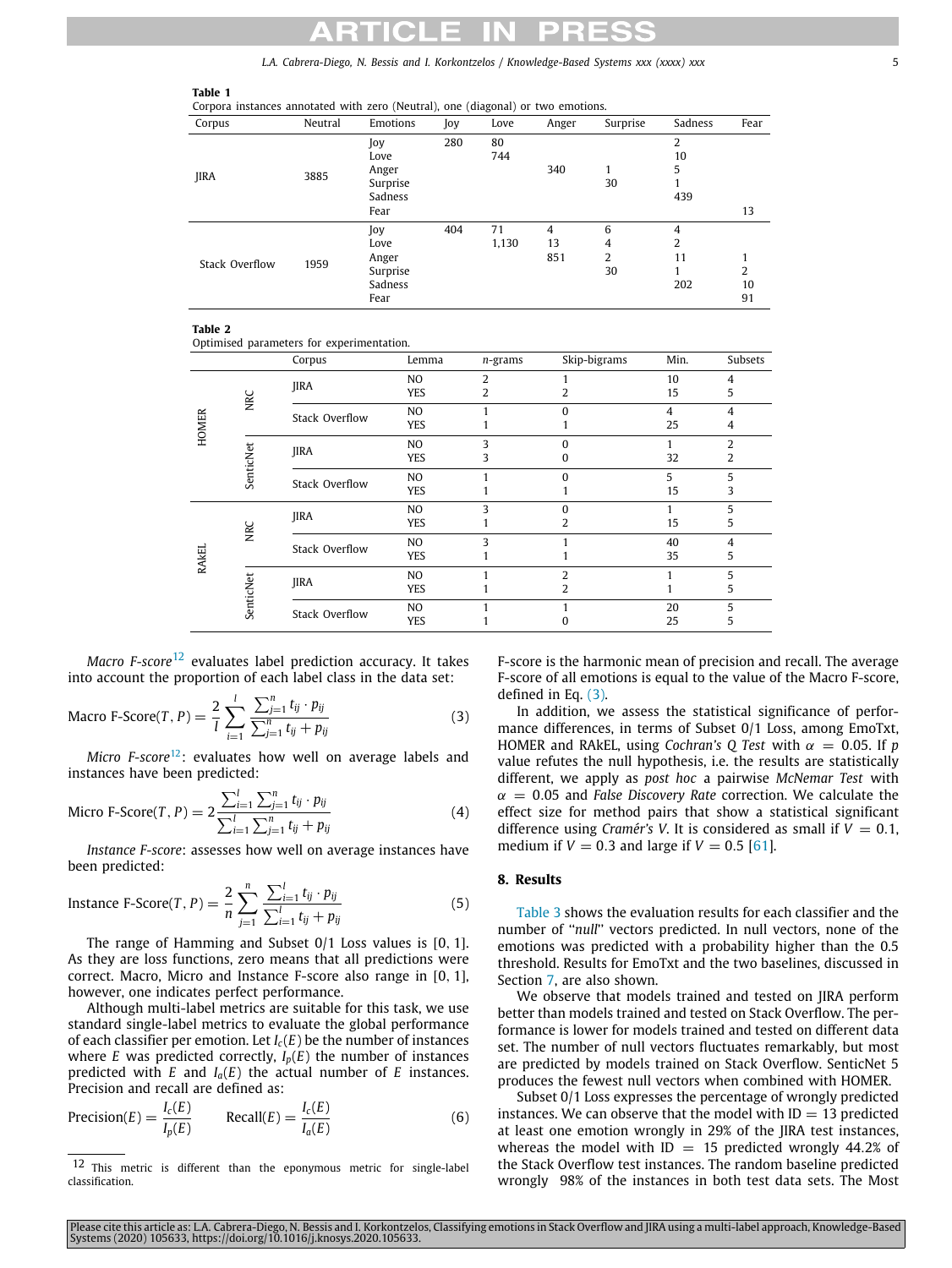# <span id="page-5-0"></span>**Table 3**

Evaluation results of the 16 emotions classifiers that were considered. The scores presented for the Random label baseline are the average of ten executions.

|                                                |           | Training set                         | Lemma                        | ID                                         | F-score        |                |                | Loss           | Null           |            |                         |
|------------------------------------------------|-----------|--------------------------------------|------------------------------|--------------------------------------------|----------------|----------------|----------------|----------------|----------------|------------|-------------------------|
|                                                |           |                                      |                              |                                            | Macro          | Micro          | Instance       | Subset 0/1     | Hamming        |            |                         |
| RAKEL                                          | NRC       | <b>JIRA</b>                          | N <sub>O</sub><br><b>YES</b> | $\mathbf{1}$<br>$\overline{2}$             | 0.589<br>0.551 | 0.811<br>0.789 | 0.757<br>0.743 | 0.292<br>0.319 | 0.063<br>0.070 | 57<br>51   |                         |
|                                                |           | <b>Stack Overflow</b>                | N <sub>O</sub><br><b>YES</b> | 3<br>4                                     | 0.366<br>0.280 | 0.568<br>0.556 | 0.503<br>0.483 | 0.556<br>0.592 | 0.136<br>0.141 | 95<br>107  |                         |
|                                                | SenticNet | <b>JIRA</b>                          | N <sub>O</sub><br><b>YES</b> | 5<br>6                                     | 0.527<br>0.538 | 0.767<br>0.772 | 0.723<br>0.723 | 0.334<br>0.341 | 0.079<br>0.077 | 51<br>58   |                         |
|                                                |           | <b>Stack Overflow</b>                | N <sub>O</sub><br><b>YES</b> | $\overline{7}$<br>8                        | 0.349<br>0.304 | 0.588<br>0.528 | 0.514<br>0.473 | 0.546<br>0.592 | 0.128<br>0.153 | 99<br>85   |                         |
|                                                | NRC       | <b>JIRA</b>                          | N <sub>O</sub><br><b>YES</b> | $\boldsymbol{9}$<br>10                     | 0.585<br>0.571 | 0.783<br>0.804 | 0.753<br>0.763 | 0.317<br>0.295 | 0.073<br>0.065 | 42<br>49   | JIRA Test Set           |
| <b>HOMER</b>                                   |           | <b>Stack Overflow</b>                | N <sub>O</sub><br><b>YES</b> | 11<br>12                                   | 0.308<br>0.435 | 0.583<br>0.575 | 0.536<br>0.501 | 0.543<br>0.565 | 0.140<br>0.134 | 64<br>104  |                         |
|                                                | SenticNet | <b>IIRA</b>                          | N <sub>O</sub><br><b>YES</b> | 13<br>14                                   | 0.578<br>0.590 | 0.784<br>0.777 | 0.779<br>0.772 | 0.290<br>0.300 | 0.076<br>0.078 | 12<br>15   |                         |
|                                                |           | <b>Stack Overflow</b>                | N <sub>O</sub><br><b>YES</b> | 15<br>16                                   | 0.271<br>0.347 | 0.519<br>0.561 | 0.440<br>0.520 | 0.629<br>0.534 | 0.147<br>0.143 | 122<br>67  |                         |
| <b>JIRA</b><br>EmoTxt<br><b>Stack Overflow</b> |           |                                      |                              | 17<br>18                                   | 0.488<br>0.340 | 0.755<br>0.644 | 0.673<br>0.578 | 0.373<br>0.465 | 0.077<br>0.110 | 93<br>91   |                         |
| Random label<br>Most frequent label            |           |                                      |                              | $\overline{a}$<br>$\qquad \qquad -$        | 0.254<br>0.417 | 0.224<br>0.100 | 0.240<br>0.411 | 0.983<br>0.624 | 0.503<br>0.200 | 5.3<br>0   |                         |
|                                                | NRC       | <b>IIRA</b>                          | N <sub>O</sub><br><b>YES</b> | $\mathbf{1}$<br>$\overline{2}$             | 0.311<br>0.259 | 0.436<br>0.437 | 0.354<br>0.365 | 0.758<br>0.755 | 0.179<br>0.185 | 188<br>163 |                         |
| RAKEL                                          |           | <b>Stack Overflow</b>                | N <sub>O</sub><br><b>YES</b> | 3<br>4                                     | 0.497<br>0.465 | 0.683<br>0.671 | 0.627<br>0.625 | 0.452<br>0.454 | 0.104<br>0.109 | 107<br>96  |                         |
|                                                | SenticNet | <b>JIRA</b>                          | N <sub>O</sub><br><b>YES</b> | 5<br>$\,6$                                 | 0.228<br>0.214 | 0.378<br>0.347 | 0.307<br>0.268 | 0.762<br>0.798 | 0.189<br>0.191 | 200<br>234 |                         |
|                                                |           | <b>Stack Overflow</b>                | N <sub>O</sub><br><b>YES</b> | $\overline{7}$<br>8                        | 0.418<br>0.438 | 0.664<br>0.676 | 0.608<br>0.623 | 0.479<br>0.449 | 0.110<br>0.106 | 114<br>111 | Stack Overflow Test Set |
|                                                | NRC       | <b>JIRA</b>                          | N <sub>O</sub><br><b>YES</b> | 9<br>10                                    | 0.273<br>0.268 | 0.423<br>0.451 | 0.343<br>0.362 | 0.753<br>0.723 | 0.180<br>0.165 | 196<br>213 |                         |
| <b>HOMER</b>                                   |           | <b>Stack Overflow</b>                | N <sub>O</sub><br><b>YES</b> | 11<br>12                                   | 0.496<br>0.509 | 0.681<br>0.675 | 0.629<br>0.640 | 0.451<br>0.454 | 0.106<br>0.111 | 99<br>83   |                         |
|                                                | SenticNet | <b>JIRA</b>                          | N <sub>O</sub><br><b>YES</b> | 13<br>14                                   | 0.306<br>0.282 | 0.406<br>0.403 | 0.379<br>0.379 | 0.716<br>0.687 | 0.210<br>0.205 | 44<br>57   |                         |
|                                                |           | <b>Stack Overflow</b>                | N <sub>O</sub><br><b>YES</b> | 15<br>16                                   | 0.467<br>0.484 | 0.683<br>0.682 | 0.632<br>0.642 | 0.442<br>0.451 | 0.103<br>0.108 | 104<br>86  |                         |
| EmoTxt                                         |           | <b>IIRA</b><br><b>Stack Overflow</b> |                              | 17<br>18                                   | 0.225<br>0.431 | 0.333<br>0.680 | 0.238<br>0.596 | 0.816<br>0.445 | 0.178<br>0.097 | 302<br>152 |                         |
| Random label<br>Most frequent label            |           |                                      |                              | $\overline{a}$<br>$\overline{\phantom{0}}$ | 0.260<br>0.419 | 0.225<br>0.100 | 0.250<br>0.418 | 0.980<br>0.604 | 0.501<br>0.198 | 9.1<br>0   |                         |

Frequent Label baseline predicted wrongly at least 60% of the instances.

In general, EmoTxt performs worse than HOMER and RAkEL methods when trained and tested on the same source. Otherwise, performance differences are not constant and no particular pattern can be observed.

All models outperform the random baseline, with respect to all metrics. Models trained and tested on the same source perform twice as well as the baseline in terms of Macro F-score, thrice for Micro F-score and Subset 0/1 Loss, and five times for Hamming loss. Similarly, these models perform better than the most frequent label baseline. The baselines generate less null vectors. However, this does not mean that the vectors they predict are always correct.

With respect to the statistical analysis of Subset 0/1 results for methods tested on JIRA, Cochran's Q Test showed that at least one method pair exhibits a statistically significant performance difference ( $p_{value}$  = 6.49 × 10<sup>-166</sup>). The *post hoc* test results are shown in the bottom-left part of [Table](#page-6-0) [4](#page-6-0). Methods trained on JIRA perform statistically different than models trained on Stack Overflow. Models trained on JIRA perform better than those trained on Stack Overflow, when tested on JIRA. EmoTxt trained on JIRA, ID  $= 17$ , performs statistically different than all methods except for those trained on JIRA using SenticNet 5 and RAkEL, i.e. ID = 5 ( $p_{value}$  = 0.175) and ID = 6 ( $p_{value}$  = 0.100). This means that models with  $ID = 1, 2, 9, 10, 13, 14$  are better than 17. Moreover, the effect size is between 0.12 and 0.19, i.e. small or small-medium. For instance, the difference between the model trained on JIRA using SenticNet 5, HOMER and no lemmatisation, i.e. ID = 13, and EmoTxt trained on JIRA, i.e. ID = 17, has a  $p_{value} = 2.01 \times 10^{-4}$  and small-medium effect size (*V* = 0.19).

Concerning the results of Cochran's Q Test applied to the models tested on Stack Overflow, we obtained a  $p_{value} = 3.22 \times 10^{-271}$ , which means that at least one pair of methods is statistically different in terms of Subset 0/1 Loss. The outcomes of the *post hoc* test are shown in the top-right part of [Table](#page-6-0) [4.](#page-6-0) EmoTxt trained on Stack Overflow,  $ID = 18$ , is statistically different from models trained on JIRA (ID = 1, 2, 5, 6, 9, 10, 13, 14, 17). However, no statistical difference was found between any flavour of EmoTxt trained on Stack Overflow, i.e.  $ID = 18$ , and any other method trained on Stack Overflow, i.e. ID =  $3, 4, 7, 8, 11, 12, 15, 16$ . In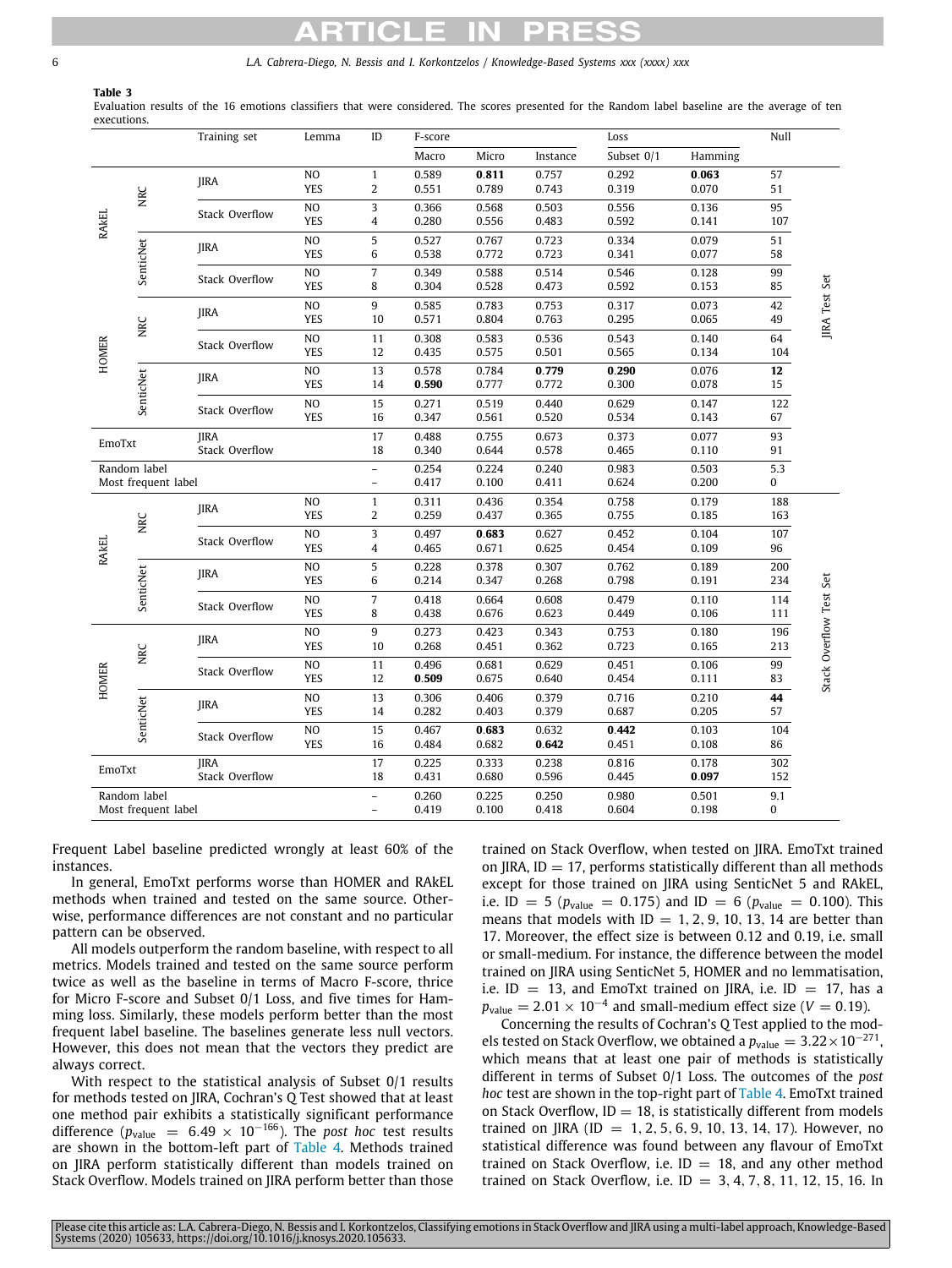### **Table 4**

Results of applying a *post hoc* test over the outcomes obtained for methods tested on the Stack Overflow data set (top-right part) and on the JIRA data set (bottom-left part). A dash (–) designates no statistical<br>difference found, \* designates that p<sub>value</sub> < 0.05, 0 that p<sub>value</sub> < 0.01, and • that p<sub>value</sub> < 0.001. Cram V effect size is shown next to the *p*value.

<span id="page-6-0"></span>

| ΙD             | 1                        | $\overline{2}$   | 3                    | 4                        | 5                | 6                        | 7                | 8                | 9                 | 10               | 11               | 12               | 13               | 14               | 15               | 16               | 17               | $\overline{18}$  |
|----------------|--------------------------|------------------|----------------------|--------------------------|------------------|--------------------------|------------------|------------------|-------------------|------------------|------------------|------------------|------------------|------------------|------------------|------------------|------------------|------------------|
| $\mathbf{1}$   |                          |                  | $\bullet$<br>.43     | ٠<br>.43                 |                  |                          | ٠<br>.41         | ٠<br>.44         |                   |                  | .45              | .43              | .07              | $\circ$<br>.12   | .45              | ٠<br>.44         | ∗<br>.11         | .44              |
| $\overline{2}$ |                          |                  | $\bullet$            | $\bullet$                |                  | ∗                        | $\bullet$        | $\bullet$        |                   |                  | ٠                | $\bullet$        |                  | $\circ$          | $\bullet$        | $\bullet$        | $\circ$          | $\bullet$        |
|                |                          |                  | .43                  | .43                      |                  | .09                      | .41              | .45              |                   |                  | .45              | .44              |                  | .12              | .45              | .45              | .11              | .44              |
| 3              | ٠<br>.44                 | $\bullet$<br>.39 |                      |                          | ٠<br>.45         | $\bullet$<br>.49         |                  |                  | ٠<br>.46          | ٠<br>.41         |                  |                  | ٠<br>.36         | ٠<br>.33         |                  |                  | $\bullet$<br>.51 |                  |
| $\overline{4}$ | ٠<br>.47                 | ٠<br>.42         | ⋇<br>.11             |                          | $\bullet$<br>.45 | ٠<br>.49                 |                  |                  | $\bullet$<br>.46  | ٠<br>.40         |                  |                  | ٠<br>.36         | $\bullet$<br>.33 |                  |                  | ٠<br>.52         |                  |
| $\overline{5}$ | $\ast$<br>.10            |                  | ٠<br>.35             | ٠<br>.39                 |                  | ∗<br>.09                 | ٠<br>.42         | ٠<br>.46         |                   |                  | ٠<br>.46         | ٠<br>.45         |                  | ٠<br>.14         | ٠<br>.47         | ٠<br>.46         | $\ast$<br>.10    | .47              |
| 6              | $\overline{\ast}$<br>.12 |                  | ٠<br>.34             | ٠<br>.39                 |                  |                          | ٠<br>.46         | ٠<br>.50         | ∗<br>.09          | $\bullet$<br>.16 | ٠<br>.50         | $\bullet$<br>.49 | $\bullet$<br>.16 | $\bullet$<br>.22 | $\bullet$<br>.51 | $\bullet$<br>.51 |                  | $\bullet$<br>.50 |
| $\overline{7}$ | ٠<br>.42                 | ٠<br>.37         |                      | $\overline{\ast}$<br>.11 | $\bullet$<br>.33 | $\bullet$<br>.33         |                  |                  | ٠<br>.43          | $\bullet$<br>.37 |                  |                  | ٠<br>.33         | $\bullet$<br>.30 |                  |                  | $\bullet$<br>.48 |                  |
| 8              | ٠<br>.46                 | ٠<br>.44         |                      |                          | ٠<br>.42         | $\bullet$<br>.41         | ₮<br>.11         |                  | $\bullet$<br>.46  | ٠<br>.42         |                  |                  | $\bullet$<br>.37 | $\bullet$<br>.34 |                  |                  | $\bullet$<br>.53 |                  |
| 9              |                          |                  | $\bullet$<br>.40     | ٠<br>.44                 |                  |                          | ٠<br>.37         | ٠<br>.44         |                   |                  | ٠<br>.47         | ٠<br>.46         |                  | $\circ$<br>.12   | $\bullet$<br>.47 | $\bullet$<br>.47 | $\circ$<br>.12   | ٠<br>.46         |
| 10             |                          |                  | ٠<br>.42             | $\bullet$<br>.45         |                  | $\ast$<br>0.12           | $\bullet$<br>.39 | ٠<br>.46         |                   |                  | $\bullet$<br>.41 | ٠<br>.40         |                  |                  | ٠<br>.42         | $\bullet$<br>.42 | $\bullet$<br>.17 | $\bullet$<br>.41 |
| 11             | ٠<br>.41                 | $\bullet$<br>.38 |                      | ₮<br>.12                 | ٠<br>.33         | ٠<br>.33                 |                  | ⋇<br>.12         | $\bullet$<br>.37  | $\bullet$<br>.40 |                  |                  | ٠<br>.37         | ٠<br>.33         |                  |                  | ٠<br>.53         |                  |
| 12             | .44                      | ٠<br>.40         |                      |                          | ٠<br>.36         | ٠<br>.35                 |                  |                  | ٠<br>.40          | ٠<br>.43         |                  |                  | .36              | ٠<br>.33         |                  |                  | .52              |                  |
| 13             |                          |                  | ٠<br>.41             | $\bullet$<br>.46         | ₮<br>.10         | $\overline{\ast}$<br>.12 | $\bullet$<br>.40 | ٠<br>.45         |                   |                  | .39              | .42              |                  |                  | .38              | ٠<br>.37         | ٠<br>.17         | .37              |
| 14             |                          |                  | $\bullet$<br>.40     | ٠<br>.44                 |                  |                          | ٠<br>.40         | $\bullet$<br>.44 |                   |                  | ٠<br>.39         | $\bullet$<br>.41 |                  |                  | ٠<br>.34         | $\bullet$<br>.34 | ٠<br>.22         | ٠<br>.34         |
| 15             | .52                      | $\bullet$<br>.48 | .18                  |                          | $\bullet$<br>.46 | ٠<br>.45                 | 0.21             |                  | .50               | .51              | .20              | $\circ$<br>.14   | ٠<br>.51         | .51              |                  |                  | ٠<br>.52         |                  |
| 16             | ٠<br>.38                 | $\bullet$<br>.34 | Ξ                    | $\circ$<br>.14           | ٠<br>.32         | ٠<br>.31                 |                  | $\circ$<br>.14   | $\bullet$<br>.34  | $\bullet$<br>.38 |                  |                  | ٠<br>.39         | ٠<br>.38         | ٠<br>.22         |                  | $\bullet$<br>.52 |                  |
| 17             | .19                      | $\ast$<br>.12    | $\bullet$<br>$.30\,$ | ٠<br>$\bullet$ .34       |                  | -                        | ٠<br>.28         | ٠<br>.34         | $\ast$<br>$*$ .12 | ٠<br>.18         | ٠<br>.27         | ٠<br>.30         | ٠<br>.19         | $\circ$<br>.15   | ٠<br>.39         | ٠<br>.25         |                  | .53              |
| 18             | .34                      | .29              | .18                  | .24                      | .26              | .25                      | $\circ$<br>.15   | .24              | .29               | .33              | $\circ$<br>.14   | .20              | .36              | .33              | .33              | $\circ$<br>.13   | .19              |                  |

### **Table 5**

<span id="page-6-1"></span>Precision (P), Recall (R) and F-score (F<sub>1</sub>), for every emotion, obtained by each classifier trained and tested on one specific corpus, either the JIRA data set or the Stack Overflow data set. SN stands for SentiNet.

|          |              |                    | Lemma          | ID | Joy               | Love        | Sadness     | Anger       | Surprise          | Fear           |
|----------|--------------|--------------------|----------------|----|-------------------|-------------|-------------|-------------|-------------------|----------------|
|          |              |                    |                |    | $(P R F_1)$       | $(P R F_1)$ | $(P R F_1)$ | $(P R F_1)$ | $(P R F_1)$       | $(P R F_1)$    |
|          |              | NRC                | N <sub>O</sub> |    | $.82$ $.62$ $.70$ | .91 .94 .92 | .89.07.0.38 | .76 .70 .73 | $.60$ $.30$ $.40$ | 000            |
|          | <b>RAKEL</b> |                    | <b>YES</b>     | 2  | .74 .67 .70       | .89.94.92   | .83 .68 .75 | .70 .66 .68 | .40 .20 .27       | 000            |
|          |              | SS                 | NO.            | 5  | .72 .60 .66       | .92 .92 .92 | .80 .71 .75 | .61 .59 .60 | .29 .20 .24       | 000            |
| JIRA     |              |                    | YES            | 6  | .69.59.64         | .88.00.89   | .88.07.8    | .70.68.85   | .29 .20 .24       | 000            |
|          |              |                    | NO.            | 9  | .79.57.66         | .92 .94 .93 | .75 .80 .77 | .64 .62 .63 | .56 .50 .53       | 000            |
|          | <b>HOMER</b> | <b>NRC</b>         | YES            | 10 | .75 .59 .66       | .91 .91 .91 | .88 .7 .80  | .76 .77 .77 | .50 .20 .29       | 000            |
|          |              | $\overline{\rm S}$ | NO.            | 13 | .75 .60 .67       | .88.96.92   | .74 .78 .76 | .60 .69 .64 | .57 .40 .47       | 000            |
|          |              |                    | <b>YES</b>     | 14 | .75 .56 .64       | .90.94.92   | .78.78.78   | .56 .76 .65 | .33.10.15         | .50 .33 .40    |
|          | EmoTxt       |                    |                | 17 | .71 .48 .57       | .88.83.85   | .93 .69 .79 | .85 .62 .72 | 000               | 000            |
|          |              | NRC                | N <sub>O</sub> | 3  | $.62$ $.33$ $.43$ | .79.78.78   | .67 .43 .52 | .74 .73 .74 | 000               | .59 .45 .51    |
|          | <b>RAKEL</b> |                    | <b>YES</b>     | 4  | .50 .35 .41       | .78.81.79   | .72 .38 .50 | .71 .71 .71 | 000               | .60 .27 .37    |
|          |              | $\overline{\rm S}$ | NO.            | 7  | .53 .37 .44       | .81 .79 .80 | .58 .45 .51 | .70 .69 .70 | 000               | .17.045.07     |
| Overflow |              |                    | <b>YES</b>     | 8  | .54 .37 .44       | .78.78.78   | .67 .43 .52 | .76 .74 .75 | 000               | .33 .09 .10    |
|          |              | <b>NRC</b>         | NO.            | 11 | .48.39.43         | .81.78.797  | .76 .47 .58 | .73 .73 .73 | 000               | .57 .36 .44    |
| Stack    |              |                    | YES            | 12 | .43.36.39         | .77 .84 .80 | .58.38.46   | .72 .72 .72 | .33 .10 .15       | .55 .50 .52    |
|          | HOMER        | $\overline{\rm S}$ | NO.            | 15 | .54 .31 .39       | .77.80.79   | .68 .40 .51 | .77 .76 .76 | $.20$ . 10 $.13$  | .60 .14 .22    |
|          |              |                    | YES            | 16 | .45 .40 .43       | .79.81.80   | .68 .49 .57 | .75 .74 .75 | .17.10.13         | .36 .18 .24    |
|          | EmoTxt       |                    |                | 18 | .76 .19 .30       | .82 .79 .80 | .68 .40 .51 | .81 .67 .73 | 000               | $1.0$ . 14. 24 |

other words, models trained on JIRA and tested on Stack Overflow perform worse than EmoTxt trained and tested on Stack Overflow. With respect to models trained and tested on Stack Overflow, we cannot determine statistically which classifier is better or worse, as the statistical test did not indicate a difference. All models trained on JIRA are statistically different to models

trained on Stack Overflow. This means that models trained on JIRA perform worse, in terms of Subset 0/1 Loss, than models trained on Stack Overflow when tested on the latter.

*Post hoc* tests did not find statistical differences between using lemmatisation and not, at least when models are tested on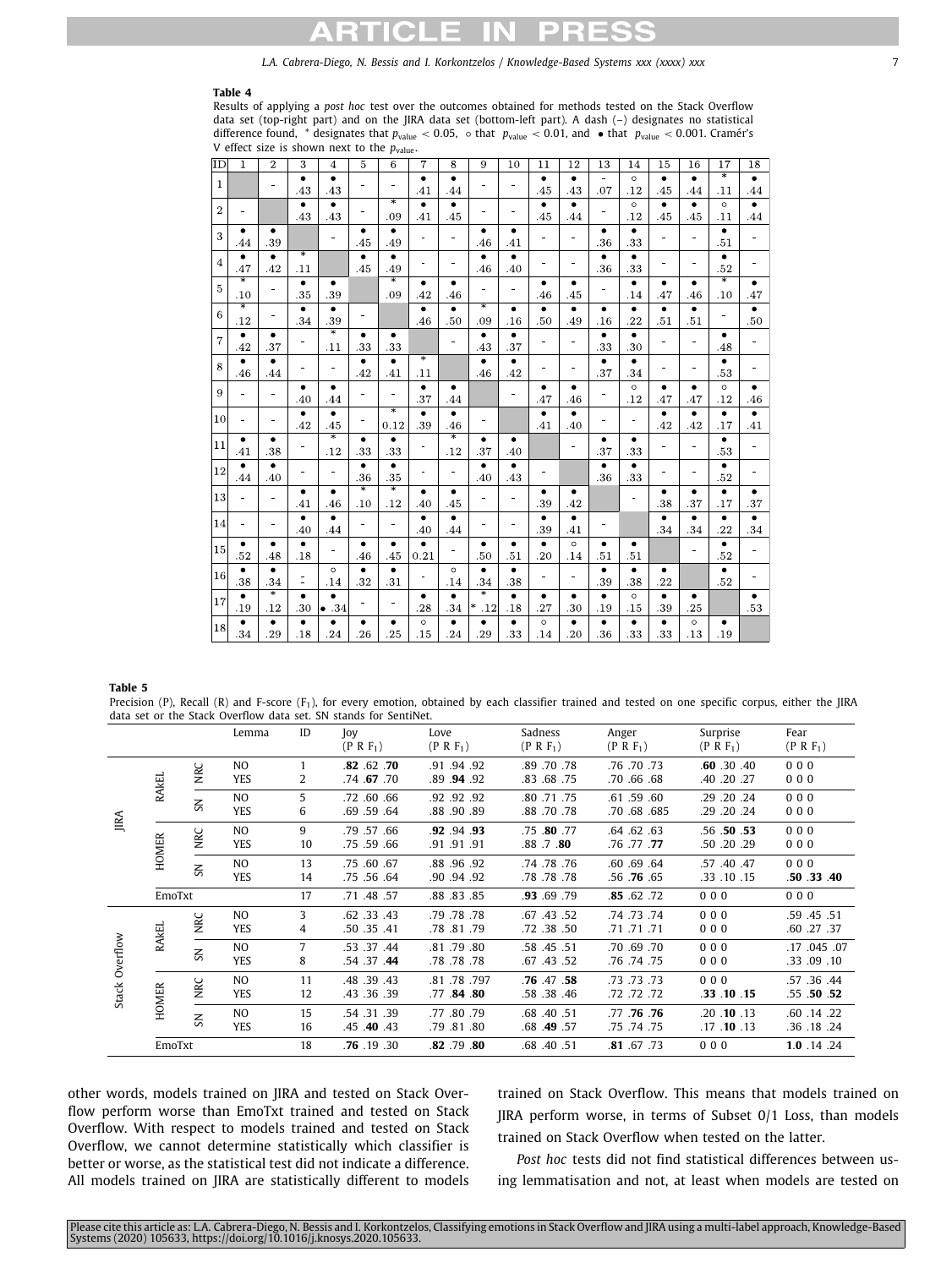<span id="page-7-1"></span>the same data set.<sup>[13](#page-7-1)</sup> In those cases where there is statistical difference, the effect sizes were small. Effect sizes lesser than 0.10 mean that differences are trivial in practice or difficult to notice without further analysis. For instance, methods  $ID = 6$ and  $ID = 5$ , tested on Stack Overflow, are statistically different  $(p_{\text{value}} = 4.87 \times 10^{-2})$  but the effect size is only 0.09.

[Table](#page-6-1) [5](#page-6-1) presents evaluation results, in terms of precision, recall and F-score, of models trained and tested on one specific corpus, either JIRA or Stack Overflow. In the JIRA part of [Table](#page-6-1) [5](#page-6-1), we observe that all models perform better than EmoTxt, especially in terms of F-Score. Most methods, including EmoTxt, have issues with predicting *fear*, except for HOMER using no lemmatisation and vectors enriched with SenticNet 5. EmoTxt has issues in predicting *love* and *surprise*, whereas for *sadness* and *anger*, it is the most precise. Furthermore, based on the number of null vectors presented in [Table](#page-5-0) [3,](#page-5-0) EmoTxt shows that it is a conservative tool in general, which overall affects recall. In the Stack Overflow part of [Table](#page-6-1) [5,](#page-6-1) EmoTxt is the most precise method for almost all emotions. However, EmoTxt achieves low recall, especially for *joy* or *fear*. *Surprise* is hard to predict for all methods, except for HOMER, which can predict some instances. The F-scores can explain why the Macro F-score values in [Table](#page-5-0) [3](#page-5-0) are low. Most methods fail to predict correctly at least one emotion, affecting Macro F-scores severely.

### **9. Discussion**

<span id="page-7-0"></span>A poor vocabulary intersection between JIRA and Stack Overflow data may be a reason why models trained on JIRA did not perform well when tested on Stack Overflow (see [Table](#page-5-0) [3](#page-5-0)). We see this reason as not very probable, because the two data sets are from the same domain, software engineering. Another possibility is that people express themselves differently on the two means, although they belong to the same domain. For example, on Stack Overflow, people may be more straightforward and less emotionally expressive, than on JIRA, where discussions can easily get longer.

A further reason could be that annotators may perceive emotions differently. For the Stack Overflow data set, inter-annotator agreement is moderate, as the *Fleiss' Kappa* score ranges between 0.30 and 0.66 for different emotions, with an average of 0.47 [\[62\]](#page-11-8), which means that the annotation was not easy and so is emotion classification.

Comparing the Instance F-scores and Subset 0/1 Loss values in [Table](#page-5-0) [3,](#page-5-0) we can determine how precisely classifiers dealt with the emotions, and their multi-label aspect. For example, in Stack Overflow, model ID  $=$  16 predicts emotions more accurately than model ID  $=$  15. However, the latter predicts more instances correctly based on Subset 0/1 Loss values. This indicates that  $ID = 16$  manages the multi-label aspect better, but is less precise than ID = 15 in detecting emotions. Model ID = 13 is best for predicting emotions in JIRA, because it achieved the highest Instance F-score and the lowest Subset 0/1 Loss.

All models fail to predict *fear* and *surprise* correctly because they are the least frequent. The Stack Overflow data set contains more of these instances than JIRA, however, evidently not enough. For solving this issue, we could use a classification algorithm that has been designed for dealing with class imbalance rather than HOMER's and RAkEL's default algorithm, a C4.5 Decision Tree. For instance, *DECOC* (*Diversified Error Correction Output Codes*) [\[63\]](#page-11-9) is an algorithm that follows the ideas of *Error-Correcting Output Codes* (*ECOC*) [[64](#page-11-10)], i.e. to use multiple combinations of binary classifiers that are merged before the final output, but that uses different weights in order to prioritise minority classes. This weighted approach has shown to perform better than other similar imbalance classification algorithms [\[63](#page-11-9)].

Another possible solution for the latter problem, is to make use of an oversampling algorithm, such as *SMOTE* (*Synthetic Minority Over-sampling Technique*) [\[65\]](#page-11-11). However, rather than applying it to the whole training data set before passing it to the classifiers, we could embed it into HOMER and RAkEL. Specifically, HOMER and RAkEL generate internally subsets of labels, thus, we could apply SMOTE to oversample the less frequent labels within these label subsets and, in consequence, improve the performance of the classifiers. This approach would be similar to the one proposed in [[66](#page-11-12)], where they embed SMOTE into an *AdaBoost SVM* algorithm to improve the classification of imbalance classes.

To interpret the results of the proposed models and EmoTxt, in [Table](#page-8-1) [6](#page-8-1) we manually analysed some incorrectly predicted instances. In example *A*, some classifiers predicted all emotions correctly, while others only predicted some or none. In example *B*, most classifiers predicted *love* instead of *joy*, probably because *love* was assigned to most JIRA instances that contain the word "thanks", e.g. "Wow, fast. Thanks!" or "Thanks, Ashish!". In example *C*, only models trained on Stack Overflow  $(ID =$ 18, 11, 12) assigned the correct emotion. We believe that this text may be sarcastic, expressing *sadness* or *anger*. In examples *D* and *E* opposite emotions were predicted, e.g. *love* vs. *anger*. Due to the short length of these two examples, it is hard to determine which words or elements activated the emotions. In *F*, some classifiers assigned more than one emotion, sometimes other than the actual annotated emotion. Depending on the message context, wrongly predicted emotions may seem relevant. If the context is criticism on Windows and the praise of Unix, *F* may express sadness or anger, apart from surprise. If *F* is related to a severe Linux bug, it can be sarcastic and, in consequence, may just express surprise.

In example *G*, most classifiers correctly predicted *anger*, but none detected *sadness*. In example *H*, only few classifiers,  $(ID =$ 3, 11, 14), predicted *anger* correctly. Most classifiers failed because the most representative negative word occurs with an elongated suffix. Out-of-dictionary words affect feature calculations. To address this, elongated words need to be normalised to their original form. Discovering how classifier  $ID = 14$  correctly predicted *anger* requires further analysis. However, by observing examples *D*, *H* and *I*, we suspect a bias to the emotion *anger*. Examples *I* and *J* show that classifiers cannot distinguish *love* and *joy* well. Example *K* is incomplete, thus a part of the context is lost. We suspect that the missing text was in code tags, which are frequent in Stack Overflow, and it was removed. Text in code tags should not represent natural language. Finally, example *L* shows how positive words, e.g. *hope*, can mislead emotion prediction.

Related to the last point, it would make sense to integrate a negation management tool, similar to those used in sentiment analysers. It would prevent from predicting opposite emotions, e.g. *fear* instead of *joy*, as in example *L* in [Table](#page-8-1) [6.](#page-8-1) The integration may be complex as it is hard to compute which emotion are negated. For instance, the phrase ''*I'm not afraid of what will happen to GitHub after being purchased by Microsoft.*'' is hard to annotate for emotions even for humans. For lexicon-based classifiers, ''*afraid*'' may trigger *fear*. However, due to the negation it should be handled differently.

Reverting elongated words into their original form can be complicated. It implies detecting which words are truly elongated, e.g. ''looove'' vs. ''issue''. Thus, rules about words that contain repeated letters, should be applied. Then, the rules need to be validated against a dictionary. However, elongated words can represent out-of-dictionary words, e.g. superlatives, software names and acronyms, making validation harder. Moreover, disambiguation is needed to determine which word matches the

<sup>13</sup> For observing this pattern in [Table](#page-6-0) [4](#page-6-0) use the following coordinates  $(x, y)$ . For the top-right part:  $x = \{x \in \mathbb{N} | x > 1, x \equiv 0 \pmod{2} \}$ ,  $y = x + 1$ . For the bottom-right part:  $x = y + 1$ ,  $y = \{y \in \mathbb{N} | y > 0, y \equiv 1 \pmod{2} \}.$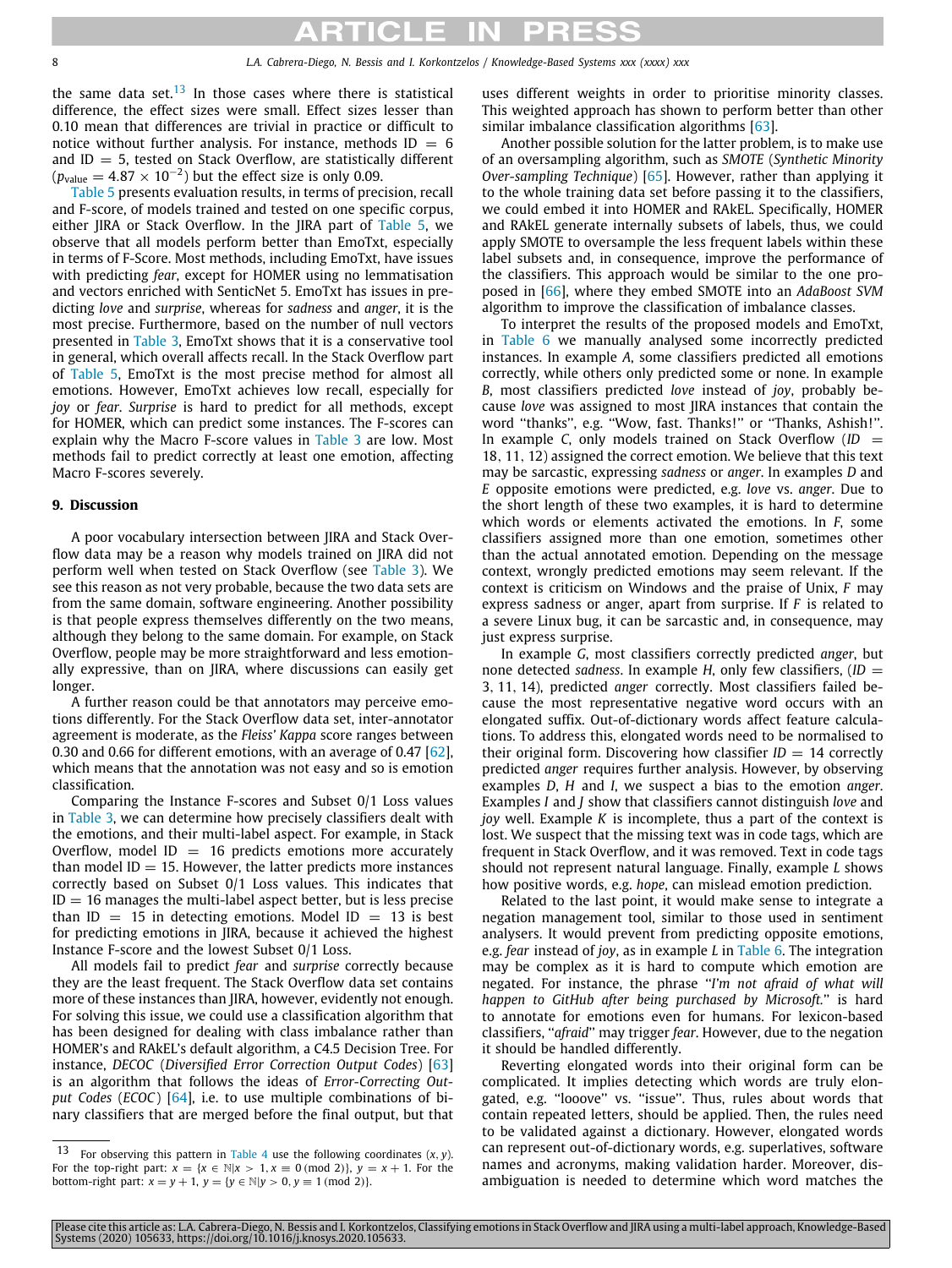<span id="page-8-1"></span>Examples of instances, from both testing data sets, on which the classifiers had problem to correctly predict the emotions.

|                         | Example      |                                                                                                                                           | Actual emotions | Prediction                |                      |                  |  |  |  |  |
|-------------------------|--------------|-------------------------------------------------------------------------------------------------------------------------------------------|-----------------|---------------------------|----------------------|------------------|--|--|--|--|
|                         |              |                                                                                                                                           |                 | Emotions (ID)             | Emotions (ID)        | Emotions (ID)    |  |  |  |  |
|                         | A            | Im stuck with IE6 unfortunately.                                                                                                          | Anger, sadness  | $- (10)$                  | Anger, sadness (13)  | Anger $(17)$     |  |  |  |  |
|                         | B            | Works for me. Thank you Paulex.                                                                                                           | Joy             | Love, anger $(4)$         | Love $(13)$          | Love $(17)$      |  |  |  |  |
| JIRA data set           | $\mathsf{C}$ | It will be great if you could confirm<br>it either way first.                                                                             | Love            | Joy(17)                   | Anger (13)           | Love $(12)$      |  |  |  |  |
|                         | D            | Looks fine, thank you, George.                                                                                                            | Love, joy       | Love $(13)$               | Love, anger (14)     | Love, joy $(17)$ |  |  |  |  |
|                         | E            | My patch wouldn't compile.                                                                                                                | Sadness         | Love, anger $(3)$         | Anger (13)           | $- (17)$         |  |  |  |  |
|                         | F            | I wonder why not so many people<br>use Linux?                                                                                             | Surprise        | Anger, sadness (5)        | Surprise, anger (13) | $- (17)$         |  |  |  |  |
|                         | G            | Fails horribly for, e.g., domain =<br>google.co.uk                                                                                        | Anger, sadness  | Anger, surprise (13)      | Anger $(15)$         | Anger (18)       |  |  |  |  |
|                         | H            | HOW CAN I BE SUCH A BIG IDIOTT!!<br>but thankx anyways:D                                                                                  | Love, anger     | Anger $(14)$              | $- (15)$             | $- (18)$         |  |  |  |  |
|                         | I            | I've been very happy with<br>bulk-loader. We've integrated it with<br>great success.                                                      | Joy             | Love, sadness, anger (14) | Joy(17)              | Love $(18)$      |  |  |  |  |
| Stack Overflow data set | I            | Whoops, neglected to look at the<br>dates. Oh well, I still think it's a valid<br>answer.                                                 | Joy, surprise   | Love, anger $(11)$        | Sadness (13)         | $- (18)$         |  |  |  |  |
|                         | K            | Have a look at . (Except for it being<br>the foundation of their incredibly<br>great IncrediBuild product, I haven't<br>used it, though.) | Love            | Sadness (13)              | Love $(15)$          | $- (18)$         |  |  |  |  |
|                         | L            | OMG I hope it isn't all in one file!                                                                                                      | Surprise, fear  | Joy, anger $(8)$          | Surprise (15)        | Joy(18)          |  |  |  |  |
|                         |              |                                                                                                                                           |                 |                           |                      |                  |  |  |  |  |

context, in cases such as ''os'' (operating system) and ''oss'' (open source software).

EmoTxt performed significantly different than in [\[11\]](#page-9-10) for some emotions. For models trained and tested on JIRA, the maximum F-score difference is for *joy*, 57.3% vs. 86% in [[11](#page-9-10)]. The reasons remain unclear. The corpus in [[11](#page-9-10)] is smaller, but contains the a similar number of neutral instances. We encountered 362 instances of *joy*, 834 of *love* and 457 of *sadness*, whereas 124, 166 and 302 are respectively declared in [\[11\]](#page-9-10). It is also mentioned that the JIRA data set does not contain *fear* or *surprise* instances, contradicting the description of JIRA [[48](#page-10-32)] and our findings. The reported data size in [[48\]](#page-10-32) including neutral instances is 5992, whereas we counted 5830. In [[11](#page-9-10)], 4916 instances are declared, of which 4000 are neutral. It is not clear why the data set was truncated and how it was split for training and testing EmoTxt. This may have affected the results.

We also observed F-score differences for all emotions against EmoTxt trained and tested on Stack Overflow in [[11](#page-9-10)]. For *joy*, we obtained 30.4% instead of 77%, 80.4% vs. 92% for *love*, 50.6% vs. 79% for *sadness*, 73.4% vs. 86% for *anger*, 0% vs. 58% for *surprise* and 24% vs. 86% for *fear*. We noticed small differences in the number of instances labelled with each emotion in our corpora and the one used in [\[11\]](#page-9-10), e.g. 1200 vs. 1220 for *love*, or 106 vs. 104 for *fear*.

Another possible reason for the disagreement regarding EmoTxt performance in this work and in [[11](#page-9-10)] can reside on how the data was split for training and testing. As we focused on the multi-label aspect, we split both data sets considering all labels assigned to an instance, i.e. using stratified sampling. For example, we see the 71 Stack Overflow instances, labelled with *joy-love* ([Table](#page-4-1) [1\)](#page-4-1), as different from instances labelled with *joy* or *love*, only. Thus, our training data contains 56 *joy-love* instances, 904 *love*-only instances and 323 *joy*-only ones. This consideration, along with the moderate inter-annotator agreement, may explain the F-score differences.

The lack of statistical difference between models that used or excluded lemmatisation may suggest that minor feature variations do not affect emotion classification. This may also hold for the number of *n*-grams and skip-bigrams. Similarly, the lack of statistical difference between using SenticNet 5 or NRC lexica may indicate that, despite the variation of theories or annotations, emotions are represented equally. Moreover, model parameters are tuned using Bayesian Optimisation, maximising performance, despite using varying features.

Two statistically indifferent models may not perform exactly the same. Maybe the test data was not large enough to reveal a difference. However, testing on larger data does not guarantee that the difference will be observable. The effect size may be very small, meaning that in practice, despite a statistical difference, the performance will be similar.

We expected that SenticNet 5 would boost performance, due to its large size and its OSS-related terms, e.g. ''memory leak'' and "open source". It seems that the number of lexicon entries is less important than their quality and annotation calibre. We may need to represent lexicon information into more complex features.

Investigating the correlation of labels, e.g. *love* and *joy*, can improve multi-label classification performance. This task is not straight-forward for machine learning algorithms. In methods based on Binary Relevance, such as HOMER, label dependency is lost, since each label is considered separately. Methods based on Label Powerset, such as RAkEL, preserve the correlation between labels, as multi-label instances contribute new, composite labels. However, this action can reduce the label density in training data sets, i.e the number of instances decreases with respect to the number of total possible labels [[24\]](#page-10-8). Furthermore, Label Powerset sees the correlation of labels as a conditional dependency, which may not be always true [\[14\]](#page-9-14).

## **10. Threats to validity**

<span id="page-8-0"></span>Trained models may not perform consistently on other data sets. Performance may be affected by domain variations, annotators and diverse annotation guidelines. This has been observed in Section  $8$ , where models trained on a data set do not perform well when tested on another, even in the same domain.

Parameter settings different from the optimised ones may lead to better performance. Bayesian Optimisation was chosen for its excellent balance between speed and quality. Finer models could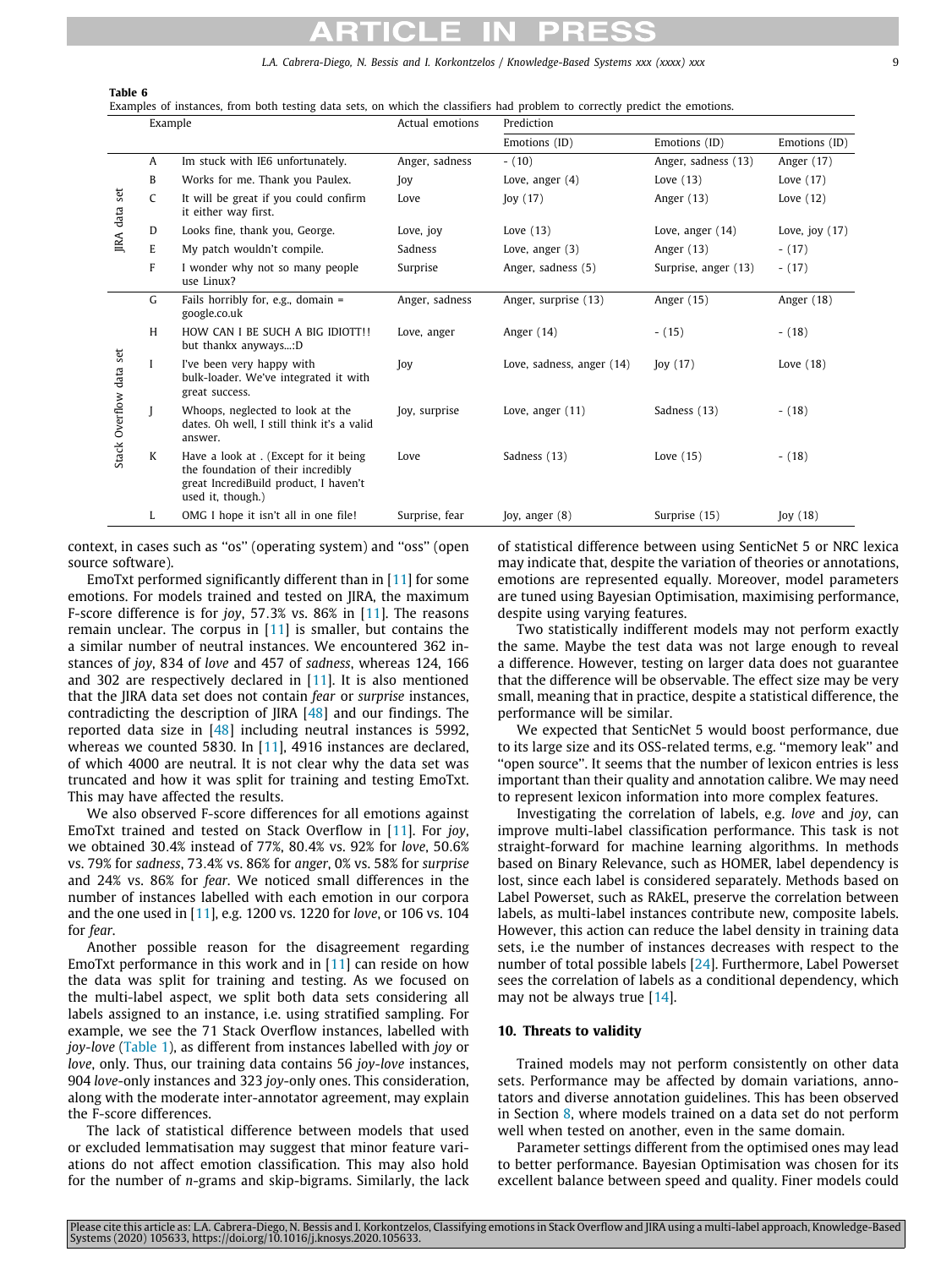have been used, at the cost of longer optimisation time. We enriched classification features with good indications of emotions in text, in our view. Different extra features may improve performance.

# **11. Conclusions and future work**

<span id="page-9-12"></span>Emotion classification is the task of determining which emotions are expressed in non-neutral text. The task is complex because text can express multiple emotions. The state-of-theart lacks freely available annotated data and external resources and only offers few classification tools, especially in the domain of Open Source Software (OSS). We explored two multi-label classifiers, i.e. HOMER and RAkEL, and lexica, i.e. SenticNet 5, the NRC Word-Emotion Association Lexicon and the NRC Affect Intensity Lexicon, to develop an emotion classifier for text related to OSS. The classifiers were evaluated on collections of JIRA Issue Tracker comments and Stack Overflow posts. We evaluated against EmoTxt, a state-of-the-art emotion classifier for OSSrelated text, a random baseline and the most frequent class one. We used multi-label and single-label metrics, as well as statistical significance testing.

HOMER and RAkEL models outperformed both baselines. They perform statistically better than EmoTxt, when trained and tested on the JIRA data set. The effect size of the performance difference between EmoTxt and the proposed methods is small or small-medium. In general, our models achieved multi-label Micro F-scores, multi-label Macro F-scores and Subset 0/1 Loss up to 81.1%, 59% and 29%, respectively. When trained and tested on Stack Overflow, our models performed similarly to EmoTxt and no statistical difference was found. This means that it is necessary to perform further comparisons to determine a statistical difference, although they may show that the effect size of the difference is imperceptible or trivial. We conclude that using either HOMER or RAkEL does not affect the results significantly. Similarly, the size of lexica did not affect performance either. Thus, maybe the quality of lexica annotations rather than size is key in improving performance.

In the future, we plan to explore other classification methods. For example, we would like to determine how an algorithm such as *Stochastic Gradient Boosting Trees*, which has been observed to perform consistently good on different data sets [\[67\]](#page-11-13), could behave in multi-label tasks when used alone (with transformed labels) or as the main classifier of RAkEL and HOMER. We contemplate to investigate algorithms such as *Diversified Error Correcting Output Codes* [[63](#page-11-9)] to deal with the imbalance of specific emotions. In addition, we would like to explore how an embedded version of *SMOTE*, such as in [[66](#page-11-12)], could improve the performance of HOMER and RAkEL. We would also experiment with algorithms that have been specifically designed for multi-label tasks, such as FastText [\[27](#page-10-11)].

The inclusion of other external resources based on word embedding or other lexica, could help in improving performance. Related to this, the exploration of new extra features for vector enrichment, as well as the inclusion of methods for detecting and managing negations, may improve performance to a great extent. Finally, the use of neural networks along with transfer learning, from another domain, may also contribute to improve the performance of an emotion classifier for texts related to Open Source Software.

### **CRediT authorship contribution statement**

**Luis Adrián Cabrera-Diego:** Conceptualization, Methodology, Software, Validation, Formal analysis, Investigation, Data curation, Writing – original draft, Writing – review & editing, Visualization. **Nik Bessis:** Writing – review & editing, Supervision, Project administration, Funding acquisition. **Ioannis Korkontzelos:** Conceptualization, Methodology, Validation, Investigation, Writing – review & editing, Supervision, Project administration, Funding acquisition.

## **Acknowledgments**

This research has been carried out as part of the *CROSSMINER Project*, which has received funding from the *European Union's Horizon 2020 Research and Innovation Programme* under *Grant Agreement No*. 732223. **References**

- <span id="page-9-0"></span>[1] E. Cambria, A. Livingstone, A. Hussain, The hourglass of emotions, in: A.
- Esposito, A.M. Esposito, A. Vinciarelli, R. Hoffmann, V.C. Müller (Eds.), Cognitive Behavioural Systems, Springer Berlin Heidelberg, Dresden, Germany, 2012, pp. 144–157, [http://dx.doi.org/10.1007/978-3-642-34584-5\\_11.](http://dx.doi.org/10.1007/978-3-642-34584-5_11)
- <span id="page-9-1"></span>[2] A. Yadollahi, A.G. Shahraki, O.R. Zaiane, Current state of text sentiment analysis from opinion to emotion mining, ACM Comput. Surv. 50 (2) (2017) 25:1–25:33, <http://dx.doi.org/10.1145/3057270>.
- <span id="page-9-2"></span>[3] P. Ekman, W.V. Friesen, P. Elssworth, Emotion in the Human Face: Guidelines for Research and an Integration of Findings, in: Pergamon General Psychology Series, vol. 11, Pergamon, 1972, [http://dx.doi.org/10.](http://dx.doi.org/10.1016/C2013-0-02458-9) [1016/C2013-0-02458-9.](http://dx.doi.org/10.1016/C2013-0-02458-9)
- <span id="page-9-3"></span>[4] [R. Plutchik, H. Kellerman, Emotion: Theory, Research, and Experience, in:](http://refhub.elsevier.com/S0950-7051(20)30093-9/sb4) [Theories of Emotion, vol. 1, Academic Press, 1980.](http://refhub.elsevier.com/S0950-7051(20)30093-9/sb4)
- <span id="page-9-4"></span>[5] P. Shaver, J. Schwartz, D. Kirson, C. O'Connor, Emotion knowledge: Further exploration of a prototype approach, J. Personal. Soc. Psychol. 52 (6) (1987) 1061–1086, <http://dx.doi.org/10.1037/0022-3514.52.6.1061>.
- <span id="page-9-5"></span>[6] N. Gupta, M. Gilbert, G.D. Fabbrizio, Emotion detection in email customer care, Comput. Intell. 29 (3) (2013) 489–505, [http://dx.doi.org/10.1111/j.](http://dx.doi.org/10.1111/j.1467-8640.2012.00454.x) [1467-8640.2012.00454.x.](http://dx.doi.org/10.1111/j.1467-8640.2012.00454.x)
- <span id="page-9-6"></span>[7] B. Desmet, V. Hoste, Emotion detection in suicide notes, Expert Syst. Appl. 40 (16) (2013) 6351–6358, [http://dx.doi.org/10.1016/j.eswa.2013.05.050.](http://dx.doi.org/10.1016/j.eswa.2013.05.050)
- <span id="page-9-7"></span>[8] A.M. de Almeida, R. Cerri, E. Cabrera Paraiso, R. Gomes Mantovani, S. Barbon Junior, Applying multi-label techniques in emotion identification of short texts, Neurocomputing 320 (2018) 35–46, [http://dx.doi.org/10.1016/](http://dx.doi.org/10.1016/j.neucom.2018.08.053) [j.neucom.2018.08.053](http://dx.doi.org/10.1016/j.neucom.2018.08.053).
- <span id="page-9-8"></span>[9] S. Mohammad, F. Bravo-Marquez, M. Salameh, S. Kiritchenko, SemEval-2018 task 1: Affect in tweets, in: M. Apidianaki, S.M. Mohammad, J. May, E. Shutova, S. Bethard, M. Carpuat (Eds.), Proceedings of the 12th International Workshop on Semantic Evaluation, Association for Computational Linguistics, New Orleans, Louisiana, 2018, pp. 1–17, [http://dx.doi.org/10.](http://dx.doi.org/10.18653/v1/S18-1001) [18653/v1/S18-1001.](http://dx.doi.org/10.18653/v1/S18-1001)
- <span id="page-9-9"></span>[10] M. Ortu, B. Adams, G. Destefanis, P. Tourani, M. Marchesi, R. Tonelli, Are bullies more productive?: Empirical study of affectiveness vs. issue fixing time, in: M. Di Penta, M. Pinzger, R. Robbes (Eds.), Proceedings of the 12th Working Conference on Mining Software Repositories, MSR'15, IEEE Press, Florence, Italy, 2015, pp. 303–313, [http://dx.doi.org/10.1109/MSR.2015.35.](http://dx.doi.org/10.1109/MSR.2015.35)
- <span id="page-9-10"></span>[11] F. Calefato, F. Lanubile, N. Novielli, EmoTxt: A toolkit for emotion recognition from text, in: 2017 Seventh International Conference on Affective Computing and Intelligent Interaction Workshops and Demos, ACIIW, San Antonio, TX, USA, 2017, pp. 79–80, [http://dx.doi.org/10.1109/ACIIW.2017.](http://dx.doi.org/10.1109/ACIIW.2017.8272591) [8272591.](http://dx.doi.org/10.1109/ACIIW.2017.8272591)
- <span id="page-9-11"></span>[12] C.O. Alm, D. Roth, R. Sproat, Emotions from text: Machine learning for text-based emotion prediction, in: R.J. Mooney (Ed.), Proceedings of the Conference on Human Language Technology and Empirical Methods in Natural Language Processing, HLT'05, Association for Computational Linguistics, Vancouver, Canada, 2005, pp. 579–586, [http://dx.doi.org/10.](http://dx.doi.org/10.3115/1220575.1220648) [3115/1220575.1220648.](http://dx.doi.org/10.3115/1220575.1220648)
- <span id="page-9-13"></span>[13] A. Bagnato, K. Barmpis, N. Bessis, L.A. Cabrera-Diego, J. Di Rocco, D. Di Ruscio, T. Gergely, S. Hansen, D. Kolovos, P. Krief, I. Korkontzelos, S. Laurière, J.M. López de la Fuente, P. Maló, R.F. Paige, D. Spinellis, C. Thomas, J. Vinju, Developer-centric knowledge mining from large opensource software repositories (CROSSMINER), in: M. Seidl, S. Zschaler (Eds.), Software Technologies: Applications and Foundations, STAFF 2017, Springer International Publishing, Marburg, Germany, 2018, pp. 375–384, [http://dx.doi.org/10.1007/978-3-319-74730-9\\_33](http://dx.doi.org/10.1007/978-3-319-74730-9_33).
- <span id="page-9-14"></span>[14] K. Dembczyński, W. Waegeman, W. Cheng, E. Hüllermeier, On label dependence and loss minimization in multi-label classification, Mach. Learn. 88 (1) (2012) 5–45, [http://dx.doi.org/10.1007/s10994-012-5285-8.](http://dx.doi.org/10.1007/s10994-012-5285-8)
- <span id="page-9-15"></span>[15] F. Herrera, F. Charte, A.J. Rivera, M.J. del Jesus, Multilabel Classification: Problem Analysis, Metrics and Techniques, Springer International Publishing, Switzerland, 2016, [http://dx.doi.org/10.1007/978-3-319-41111-](http://dx.doi.org/10.1007/978-3-319-41111-8) [8.](http://dx.doi.org/10.1007/978-3-319-41111-8)

Please cite this article as: L.A. Cabrera-Diego, N. Bessis and I. Korkontzelos, Classifying emotions in Stack Overflow and JIRA using a multi-label approach, Knowledge-Based Systems (2020) 105633, https://doi.org/10.1016/j.knosys.2020.105633.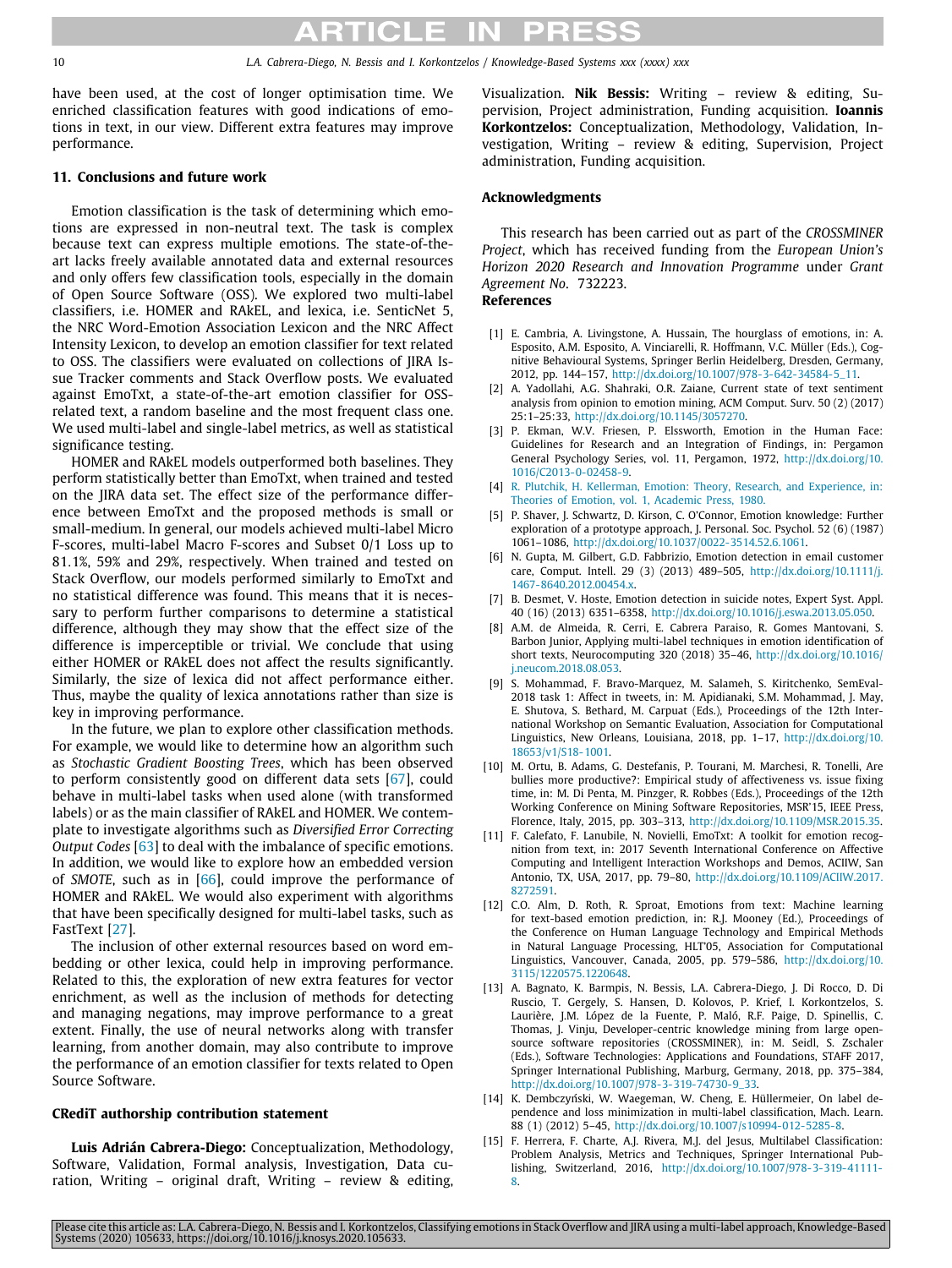# CL E

*L.A. Cabrera-Diego, N. Bessis and I. Korkontzelos / Knowledge-Based Systems xxx (xxxx) xxx* 11

- <span id="page-10-0"></span>[16] G. Tsoumakas, I. Katakis, I. Vlahavas, Effective and efficient multilabel classification in domains with large number of labels, in: Proceedings of ECML/PKDD 2008 Workshop on Mining Multidimensional Data, MMD'08, Antwerp, Belgium, 2008, pp. 53–59.
- <span id="page-10-1"></span>[17] Y. Papanikolaou, G. Tsoumakas, I. Katakis, Hierarchical partitioning of the output space in multi-label data, Data Knowl. Eng. 116 (2018) 42–60, <http://dx.doi.org/10.1016/j.datak.2018.05.003>.
- <span id="page-10-2"></span>[18] G. Tsoumakas, I. Katakis, I. Vlahavas, Random k-labelsets for multilabel classification, IEEE Trans. Knowl. Data Eng. 23 (7) (2011) 1079–1089, [http://dx.doi.org/10.1109/TKDE.2010.164.](http://dx.doi.org/10.1109/TKDE.2010.164)
- <span id="page-10-3"></span>[19] J. Read, B. Pfahringer, G. Holmes, E. Frank, Classifier chains for multi-label classification, Mach. Learn. 85 (3) (2011) 333, [http://dx.doi.org/10.1007/](http://dx.doi.org/10.1007/s10994-011-5256-5) [s10994-011-5256-5](http://dx.doi.org/10.1007/s10994-011-5256-5).
- <span id="page-10-4"></span>[20] M.-L. Zhang, Z.-H. Zhou, Multilabel neural networks with applications to functional genomics and text categorization, IEEE Trans. Knowl. Data Eng. 18 (10) (2006) 1338–1351, [http://dx.doi.org/10.1109/TKDE.2006.162.](http://dx.doi.org/10.1109/TKDE.2006.162)
- <span id="page-10-5"></span>[21] [H. Blockeel, L.D. Raedt, J. Ramon, Top-down induction of clustering trees,](http://refhub.elsevier.com/S0950-7051(20)30093-9/sb21) [in: J.W. Shavlik \(Ed.\), Proceedings of the Fifteenth International Confer](http://refhub.elsevier.com/S0950-7051(20)30093-9/sb21)[ence on Machine Learning, ICML '98, Morgan Kaufmann Publishers Inc.,](http://refhub.elsevier.com/S0950-7051(20)30093-9/sb21) [Madison, WI, USA, 1998, pp. 55–63.](http://refhub.elsevier.com/S0950-7051(20)30093-9/sb21)
- <span id="page-10-6"></span>[22] M. Zhang, A k-nearest neighbor based multi-instance multi-label learning algorithm, in: É. Grégoire (Ed.), Proceedings of the 22nd IEEE International Conference on Tools with Artificial Intelligence, Vol. 2, ICTAI 2010, Arras, France, 2010, pp. 207–212, <http://dx.doi.org/10.1109/ICTAI.2010.102>.
- <span id="page-10-7"></span>[23] R.E. Schapire, Y. Singer, BoosTexter: A boosting-based system for text categorization, Mach. Learn. 39 (2) (2000) 135–168, [http://dx.doi.org/10.](http://dx.doi.org/10.1023/A:1007649029923) [1023/A:1007649029923](http://dx.doi.org/10.1023/A:1007649029923).
- <span id="page-10-8"></span>[24] G. Tsoumakas, I. Katakis, Multi-label classification: An overview, Int. J. Data Warehous. Min. 3 (3) (2007) 1–13, [http://dx.doi.org/10.4018/jdwm.](http://dx.doi.org/10.4018/jdwm.2007070101) [2007070101](http://dx.doi.org/10.4018/jdwm.2007070101).
- <span id="page-10-9"></span>[25] Y. Wei, W. Xia, M. Lin, J. Huang, B. Ni, J. Dong, Y. Zhao, S. Yan, HCP: A flexible CNN framework for multi-label image classification, IEEE Trans. Pattern Anal. Mach. Intell. 38 (9) (2016) 1901–1907, [http://dx.doi.org/10.](http://dx.doi.org/10.1109/tpami.2015.2491929) [1109/tpami.2015.2491929.](http://dx.doi.org/10.1109/tpami.2015.2491929)
- <span id="page-10-10"></span>[26] J. Wang, Y. Yang, J. Mao, Z. Huang, C. Huang, W. Xu, CNN-RNN: A unified framework for multi-label image classification, in: 2016 IEEE Conference on Computer Vision and Pattern Recognition, CVPR, Las Vegas, Nevada, USA, 2016, pp. 2285–2294, <http://dx.doi.org/10.1109/CVPR.2016.251>.
- <span id="page-10-11"></span>[27] A. Joulin, E. Grave, P. Bojanowski, T. Mikolov, Bag of tricks for efficient text classification, in: Proceedings of the 15th Conference of the European Chapter of the Association for Computational Linguistics, Vol. 2, Valencia, Spain, 2017, pp. 427–431.
- <span id="page-10-12"></span>[28] J. Nam, J. Kim, E. Loza Mencía, I. Gurevych, J. Fürnkranz, Large-scale multilabel text classification — Revisiting neural networks, in: T. Calders, F. Esposito, E. Hüllermeier, R. Meo (Eds.), Machine Learning and Knowledge Discovery in Databases, Springer Berlin Heidelberg, Nancy, France, 2014, pp. 437–452, [http://dx.doi.org/10.1007/978-3-662-44851-9\\_28.](http://dx.doi.org/10.1007/978-3-662-44851-9_28)
- <span id="page-10-13"></span>[29] R. Babbar, B. Schölkopf, Data scarcity, robustness and extreme multi-label classification, Mach. Learn. 108 (8) (2019) 1329–1351, [http://dx.doi.org/10.](http://dx.doi.org/10.1007/s10994-019-05791-5) [1007/s10994-019-05791-5.](http://dx.doi.org/10.1007/s10994-019-05791-5)
- [30] [R. You, Z. Zhang, Z. Wang, S. Dai, H. Mamitsuka, S. Zhu, AttentionXML: La](http://refhub.elsevier.com/S0950-7051(20)30093-9/sb30)[bel tree-based attention-aware deep model for high-performance extreme](http://refhub.elsevier.com/S0950-7051(20)30093-9/sb30) [multi-label text classification, in: H. Wallach, H. Larochelle, A. Beygelzimer,](http://refhub.elsevier.com/S0950-7051(20)30093-9/sb30) [F.d. Alché-Buc, E. Fox, R. Garnett \(Eds.\), Advances in Neural Information](http://refhub.elsevier.com/S0950-7051(20)30093-9/sb30) [Processing Systems, Vol. 32, Curran Associates, Inc., 2019, pp. 5812–5822.](http://refhub.elsevier.com/S0950-7051(20)30093-9/sb30)
- [31] F. Gargiulo, S. Silvestri, M. Ciampi, G.D. Pietro, Deep neural network for hierarchical extreme multi-label text classification, Appl. Soft Comput. 79 (2019) 125–138, [http://dx.doi.org/10.1016/j.asoc.2019.03.041.](http://dx.doi.org/10.1016/j.asoc.2019.03.041)
- <span id="page-10-14"></span>[32] J. Liu, W.-C. Chang, Y. Wu, Y. Yang, Deep learning for extreme multi-label text classification, in: Proceedings of the 40th International ACM SIGIR Conference on Research and Development in Information Retrieval, SIGIR '17, Association for Computing Machinery, Shinjuku, Tokyo, Japan, 2017, pp. 115–124, <http://dx.doi.org/10.1145/3077136.3080834>.
- <span id="page-10-15"></span>[33] [G. Tsoumakas, E. Spyromitros-Xioufis, J. Vilcek, I. Vlahavas, Mulan: A Java](http://refhub.elsevier.com/S0950-7051(20)30093-9/sb33) [library for multi-label learning, J. Mach. Learn. Res. 12 \(2011\) 2411–2414.](http://refhub.elsevier.com/S0950-7051(20)30093-9/sb33)
- <span id="page-10-16"></span>[34] M. Hall, E. Frank, G. Holmes, B. Pfahringer, P. Reutemann, I.H. Witten, The WEKA data mining software: An update, SIGKDD Explor. Newsl. 11 (1) (2009) 10–18, <http://dx.doi.org/10.1145/1656274.1656278>.
- <span id="page-10-17"></span>[35] A. Neviarouskaya, H. Prendinger, M. Ishizuka, Textual affect sensing for sociable and expressive online communication, in: A.C. Paiva, R. Prada, R.W. Picard (Eds.), Affective Computing and Intelligent Interaction, Springer Berlin Heidelberg, Lisbon, Portugal, 2007, pp. 218–229, [http://dx.doi.org/10.](http://dx.doi.org/10.1007/978-3-540-74889-2_20) [1007/978-3-540-74889-2\\_20](http://dx.doi.org/10.1007/978-3-540-74889-2_20).
- <span id="page-10-18"></span>[36] T. Danisman, A. Alpkocak, Feeler: Emotion classification of text using vector space model, in: C. Mellish (Ed.), Proceedings of the AISB 2008 Symposium on Affective Language in Human and Machine, Vol. 2, Aberdeen, Scotland, UK, 2008, pp. 53–59.
- <span id="page-10-19"></span>[37] [C. Strapparava, A. Valitutti, WordNet-affect: an affective extension of](http://refhub.elsevier.com/S0950-7051(20)30093-9/sb37) [wordNet, in: M.T. Lino, M.F. Xavier, F. Ferreira, R. Costa, R. Silva \(Eds.\),](http://refhub.elsevier.com/S0950-7051(20)30093-9/sb37) [Proceedings of the 4th International Conference on Language Resources](http://refhub.elsevier.com/S0950-7051(20)30093-9/sb37) [and Evaluation, LREC'04, European Language Resources Association \(ELRA\),](http://refhub.elsevier.com/S0950-7051(20)30093-9/sb37) [Lisbon, Portugal, 2004, pp. 1083–1086.](http://refhub.elsevier.com/S0950-7051(20)30093-9/sb37)
- <span id="page-10-20"></span>[38] [S.M. Kim, A. Valitutti, R.A. Calvo, Evaluation of unsupervised emotion](http://refhub.elsevier.com/S0950-7051(20)30093-9/sb38) [models to textual affect recognition, in: D. Inkpen, C. Strapparava \(Eds.\),](http://refhub.elsevier.com/S0950-7051(20)30093-9/sb38) [Proceedings of the NAACL HLT 2010 Workshop on Computational Ap](http://refhub.elsevier.com/S0950-7051(20)30093-9/sb38)[proaches to Analysis and Generation of Emotion in Text, CAAGET '10,](http://refhub.elsevier.com/S0950-7051(20)30093-9/sb38) [Association for Computational Linguistics, Los Angeles, California, 2010,](http://refhub.elsevier.com/S0950-7051(20)30093-9/sb38) [pp. 62–70.](http://refhub.elsevier.com/S0950-7051(20)30093-9/sb38)
- <span id="page-10-21"></span>[39] D.T. Ho, T.H. Cao, A high-order hidden Markov model for emotion detection from textual data, in: D. Richards, B.H. Kang (Eds.), Knowledge Management and Acquisition for Intelligent Systems, Springer Berlin Heidelberg, Kuching, Malaysia, 2012, pp. 94–105, [http://dx.doi.org/10.1007/978-3-642-](http://dx.doi.org/10.1007/978-3-642-32541-0_8) [32541-0\\_8](http://dx.doi.org/10.1007/978-3-642-32541-0_8).
- <span id="page-10-22"></span>[40] K. Luyckx, F. Vaassen, C. Peersman, W. Daelemans, Fine-grained emotion detection in suicide notes: a thresholding approach to multi-label classification, Biomed. Inform. Insights 5 (Suppl. 1) (2012) 61–69, [http:](http://dx.doi.org/10.4137/BII.S8966) [//dx.doi.org/10.4137/BII.S8966.](http://dx.doi.org/10.4137/BII.S8966)
- <span id="page-10-23"></span>[41] [E. Cambria, S. Poria, D. Hazarika, K. Kwok, SenticNet 5: Discovering concep](http://refhub.elsevier.com/S0950-7051(20)30093-9/sb41)[tual primitives for sentiment analysis by means of context embeddings, in:](http://refhub.elsevier.com/S0950-7051(20)30093-9/sb41) [Proceedings of the Thirty-Second AAAI Conference on Artificial Intelligence,](http://refhub.elsevier.com/S0950-7051(20)30093-9/sb41) [AAAI-18, Association for the Advancement of Artificial Intelligence, New](http://refhub.elsevier.com/S0950-7051(20)30093-9/sb41) [Orleans, LA, USA, 2018, pp. 1795–1802.](http://refhub.elsevier.com/S0950-7051(20)30093-9/sb41)
- <span id="page-10-24"></span>[42] [C. Strapparava, R. Mihalcea, SemEval-2007 task 14: Affective text, in:](http://refhub.elsevier.com/S0950-7051(20)30093-9/sb42) [E. Agirre, L. Marquez, R. Wicentowski \(Eds.\), Proceedings of the 4th](http://refhub.elsevier.com/S0950-7051(20)30093-9/sb42) [International Workshop on Semantic Evaluations, SemEval '07, Association](http://refhub.elsevier.com/S0950-7051(20)30093-9/sb42) [for Computational Linguistics, Prague, Czech Republic, 2007, pp. 70–74.](http://refhub.elsevier.com/S0950-7051(20)30093-9/sb42)
- <span id="page-10-25"></span>[43] [F.-R. Chaumartin, UPAR7: A knowledge-based system for headline senti](http://refhub.elsevier.com/S0950-7051(20)30093-9/sb43)[ment tagging, in: E. Agirre, L. Marquez, R. Wicentowski \(Eds.\), Proceedings](http://refhub.elsevier.com/S0950-7051(20)30093-9/sb43) [of the 4th International Workshop on Semantic Evaluations, SemEval '07,](http://refhub.elsevier.com/S0950-7051(20)30093-9/sb43) [Association for Computational Linguistics, Prague, Czech Republic, 2007,](http://refhub.elsevier.com/S0950-7051(20)30093-9/sb43) [pp. 422–425.](http://refhub.elsevier.com/S0950-7051(20)30093-9/sb43)
- <span id="page-10-26"></span>[44] S. Baccianella, A. Esuli, F. Sebastiani, SentiWordNet 3.0: An enhanced lexical resource for sentiment analysis and opinion mining, in: N. Calzolari, K. Choukri, B. Maegaard, J. Mariani, J. Odijk, S. Piperidis, M. Rosner, D. Tapias (Eds.), Proceedings of 7th Language Resources and Evaluation Conference, LREC'10, La Valleta, Malta, 2010, pp. 2200–2204.
- <span id="page-10-27"></span>[45] C. Baziotis, A. Nikolaos, A. Chronopoulou, A. Kolovou, G. Paraskevopoulos, N. Ellinas, S. Narayanan, A. Potamianos, NTUA-SLP at semEval-2018 task 1: Predicting affective content in tweets with deep attentive RNNs and transfer learning, in: M. Apidianaki, S.M. Mohammad, J. May, E. Shutova, S. Bethard, M. Carpuat (Eds.), Proceedings of the 12th International Workshop on Semantic Evaluation, Association for Computational Linguistics, New Orleans, Louisiana, 2018, pp. 245–255, [http://dx.doi.org/10.18653/v1/S18-](http://dx.doi.org/10.18653/v1/S18-1037) [1037](http://dx.doi.org/10.18653/v1/S18-1037).
- <span id="page-10-28"></span>[46] S. Rosenthal, N. Farra, P. Nakov, SemEval-2017 task 4: Sentiment analysis in twitter, in: Proceedings of the 11th International Workshop on Semantic Evaluation, SemEval-2017, Association for Computational Linguistics, Vancouver, Canada, 2017, pp. 502–518, [http://dx.doi.org/10.18653/v1/S17-](http://dx.doi.org/10.18653/v1/S17-2088) [2088](http://dx.doi.org/10.18653/v1/S17-2088).
- <span id="page-10-29"></span>[47] A. Murgia, M. Ortu, P. Tourani, B. Adams, S. Demeyer, An exploratory qualitative and quantitative analysis of emotions in issue report comments of open source systems, Empir. Softw. Eng. 23 (1) (2018) 521–564, [http:](http://dx.doi.org/10.1007/s10664-017-9526-0) [//dx.doi.org/10.1007/s10664-017-9526-0.](http://dx.doi.org/10.1007/s10664-017-9526-0)
- <span id="page-10-32"></span>[48] M. Ortu, A. Murgia, G. Destefanis, P. Tourani, R. Tonelli, M. Marchesi, B. Adams, The emotional side of software developers in JIRA, in: 2016 IEEE/ACM 13th Working Conference on Mining Software Repositories, MSR, Austin, Texas, USA, 2016, pp. 480–483, [http://dx.doi.org/10.1109/MSR.2016.](http://dx.doi.org/10.1109/MSR.2016.059) [059](http://dx.doi.org/10.1109/MSR.2016.059).
- <span id="page-10-30"></span>[49] M. Thelwall, K. Buckley, G. Paltoglou, Sentiment strength detection for the social web, J. Am. Soc. Inf. Sci. Technol. 63 (1) (2012) 163–173, [http://dx.doi.org/10.1002/asi.21662.](http://dx.doi.org/10.1002/asi.21662)
- <span id="page-10-31"></span>[50] [C. Danescu-Niculescu-Mizil, M. Sudhof, D. Jurafsky, J. Leskovec, C. Potts,](http://refhub.elsevier.com/S0950-7051(20)30093-9/sb50) [A computational approach to politeness with application to social factors,](http://refhub.elsevier.com/S0950-7051(20)30093-9/sb50) [in: Proceedings of the 51st Annual Meeting of the Association for Com](http://refhub.elsevier.com/S0950-7051(20)30093-9/sb50)[putational Linguistics, Vol. 1: Long Papers, Association for Computational](http://refhub.elsevier.com/S0950-7051(20)30093-9/sb50) [Linguistics, Sofia, Bulgaria, 2013, pp. 250–259.](http://refhub.elsevier.com/S0950-7051(20)30093-9/sb50)
- <span id="page-10-33"></span>[51] N. Novielli, F. Calefato, F. Lanubile, A gold standard for emotion annotation in stack overflow, in: A. Zaidman, Y. Kamei, E. Hill (Eds.), Proceedings of the 15th International Conference on Mining Software Repositories, MSR '18, ACM, Gothenburg, Sweden, 2018, pp. 14–17, [http://dx.doi.org/10.1145/](http://dx.doi.org/10.1145/3196398.3196453) [3196398.3196453](http://dx.doi.org/10.1145/3196398.3196453).
- <span id="page-10-34"></span>[52] F. Calefato, F. Lanubile, N. Novielli, L. Quaranta, EMTk - the emotion mining toolkit, in: 2019 IEEE/ACM 4th International Workshop on Emotion Awareness in Software Engineering, SEmotion, Montréal, Québec, Canada, 2019, pp. 34–37, [http://dx.doi.org/10.1109/SEmotion.2019.00014.](http://dx.doi.org/10.1109/SEmotion.2019.00014)
- <span id="page-10-35"></span>[53] K.P. Neupane, K. Cheung, Y. Wang, EmoD: An end-to-end approach for investigating emotion dynamics in software development, in: 2019 IEEE International Conference on Software Maintenance and Evolution, ICSME, Cleveland, Ohio, USA, 2019, pp. 252–256, [http://dx.doi.org/10.1109/ICSME.](http://dx.doi.org/10.1109/ICSME.2019.00038) [2019.00038.](http://dx.doi.org/10.1109/ICSME.2019.00038)